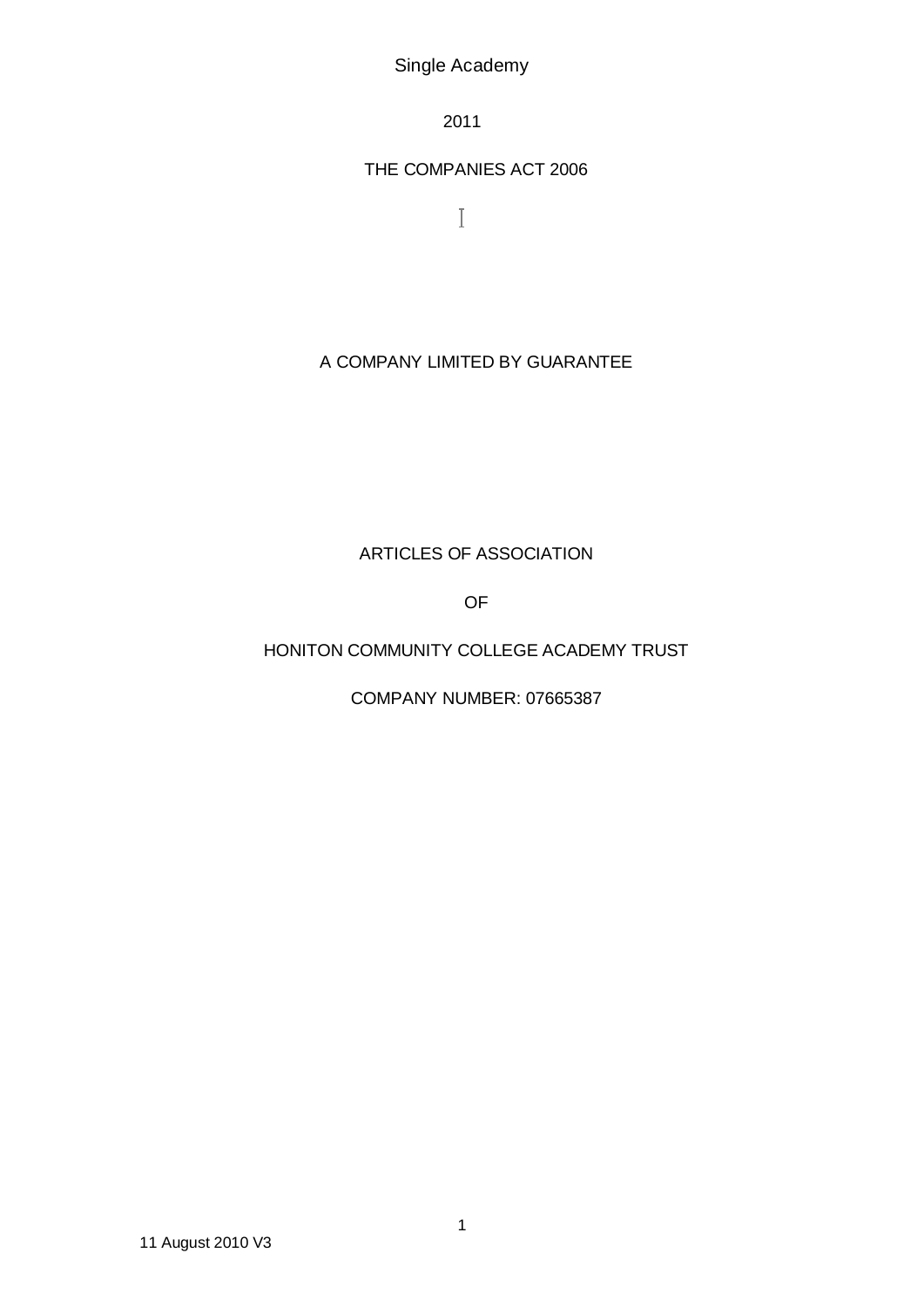Single Academy

## THE COMPANIES ACT 2006

## COMPANY LIMITED BY GUARANTEE

## ARTICLES OF ASSOCIATION

#### OF

#### HONITON COMMUNITY COLLEGE ACADEMY TRUST

#### INTERPRETATION

- 1. In these Articles:
	- a. "the Academy" means the school referred to in Article 4 and established by the Academy Trust;
	- b. "Academy Financial Year" means the academic year from 1<sup>st</sup> of September to 31<sup>st</sup> of August in any year;
	- c. "the Academy Trust" means the company intended to be regulated by these Articles and referred to in Article 2;
	- d. "Additional Governors" means the Governors appointed pursuant to Article 62 and 62A;
	- e. "the Articles" means these Articles of Association of the Academy Trust;
	- f. "Chief Inspector" means Her Majesty's Chief Inspector of Education, Children's Services and Skills or his successor:
	- g. "clear days" in relation to the period of a notice means the period excluding the day when the notice is given or deemed to be given and the day on which it is given or on which it is to take effect;
	- h. "financial expert" means an individual, company or firm who is authorised to give investment advice under the Financial Services and Markets Act 2000;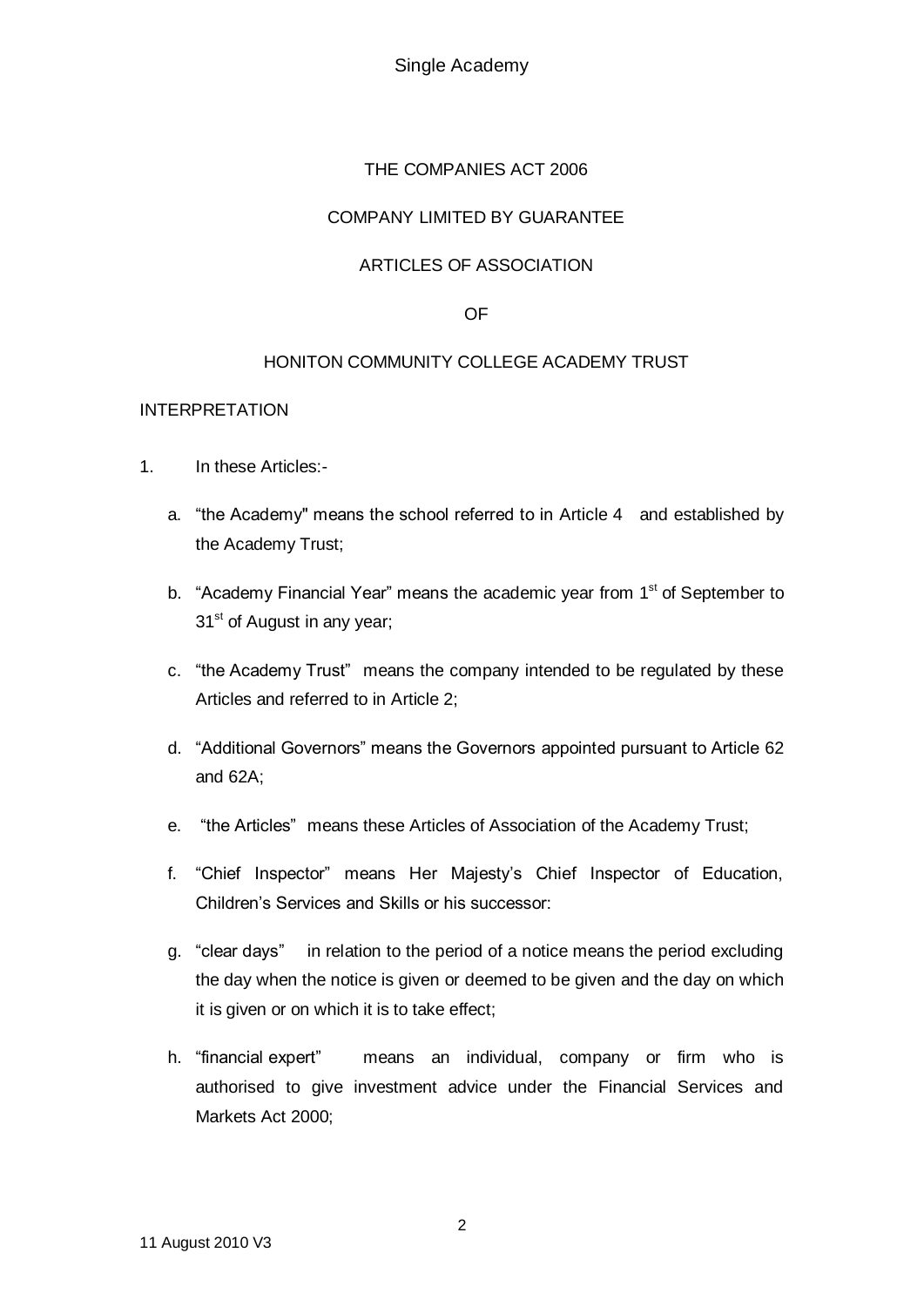- i. "Funding Agreement" means the agreement made under section 1 of the Academies Act 2010 between the Academy Trust and the Secretary of State to establish the Academy;
- j. "Further Governors" means the Governors appointed pursuant to Article 63 ;
- k. "the Governors" means the directors of the Academy Trust (and "Governor" means any one of those directors), subject to the definition of this term at Article 6.9(b) in relation to Articles 6.2-6.9;
- l. "Local Authority Associated Persons" means any person associated with any local authority within the meaning given in section 69 of the Local Government and Housing Act 1989;
- m. "Member" means a member of the Academy Trust and someone who as such is bound by the undertaking contained in Article 8 ;
- n. "the Memorandum" means the Memorandum of Association of the Academy Trust;
- o. "Office" means the registered office of the Academy Trust;
- p. "the Parent Governors" means the Governors appointed pursuant to Articles 53 to 58 inclusive;
- q. "Principal" means the head teacher of the Academy;
- r. "Principal Regulator" means the body or person appointed as the Principal Regulator under the Charities Act 2006;
- s. "the seal" means the common seal of the Academy Trust if it has one;
- t. "Secretary" means the secretary of the Academy Trust or any other person appointed to perform the duties of the secretary of the Academy Trust, including a joint, assistant or deputy secretary;
- u. "Secretary of State" means the Secretary of State for Education or successor;
- v. "Staff Governor" means an employee of the Academy Trust who may be appointed as a Governor pursuant to Article 50A;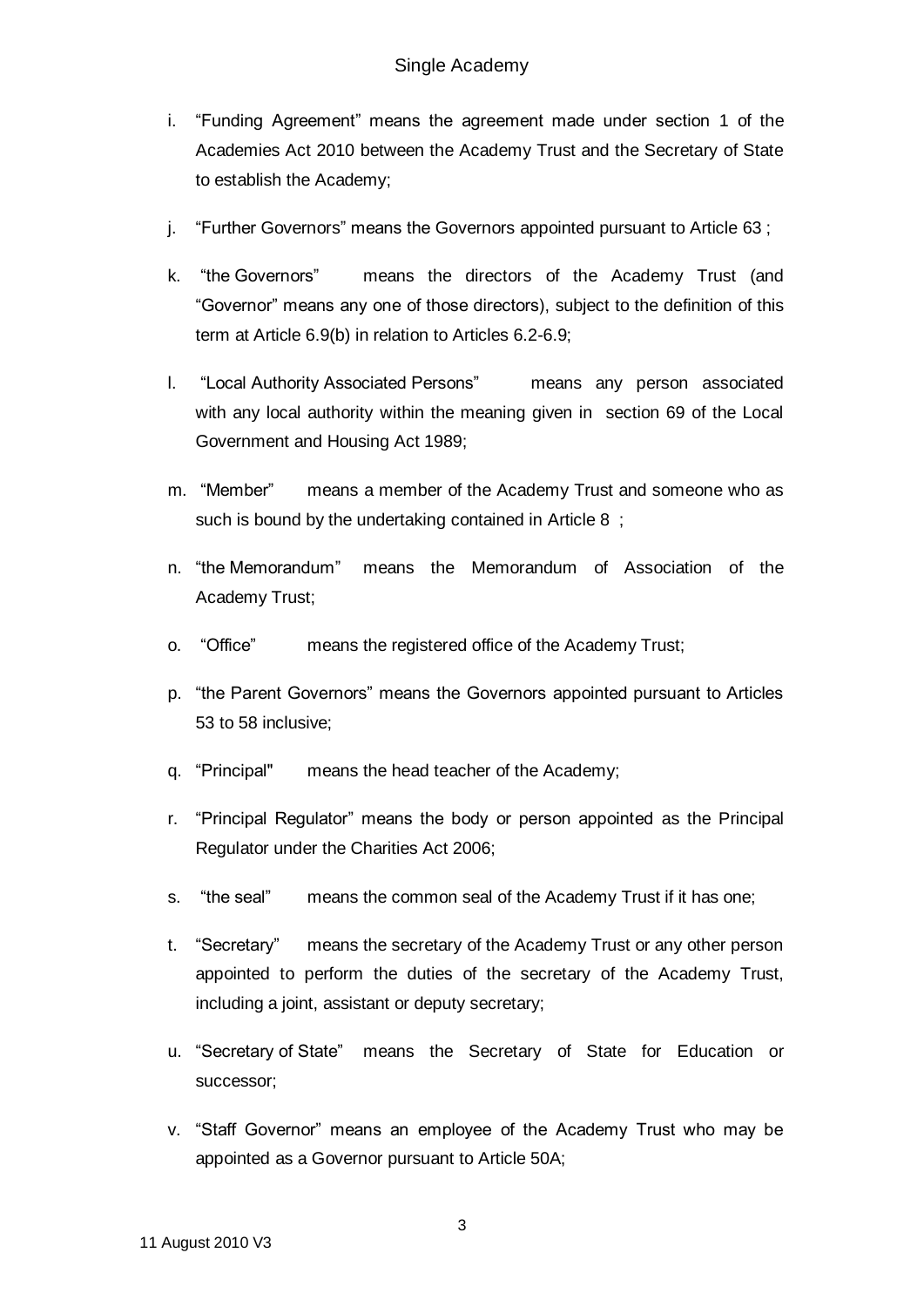- w. "teacher" means a person employed under a contract of employment or a contract for services or otherwise engaged to provide his services as a teacher at the Academy;
- x. "the United Kingdom" means Great Britain and Northern Ireland;
- y. words importing the masculine gender only shall include the feminine gender. Words importing the singular number shall include the plural number, and vice versa;
- z. subject as aforesaid, words or expressions contained in these Articles shall, unless the context requires otherwise, bear the same meaning as in the Companies Act 2006, as appropriate;
- aa. any reference to a statute or statutory provision shall include any statute or statutory provision which replaces or supersedes such statute or statutory provision including any modification or amendment thereto.
- 2. The company's name is HONITON COMMUNITY COLLEGE ACADEMY TRUST (and in this document it is called "**the Academy Trust**").
- 3. The Academy Trust's registered office is to be situated in England and Wales.

# **OBJECTS**

- 4. The Academy Trust's object ("**the Object**") is specifically restricted to the following: to advance for the public benefit education in the United Kingdom, in particular but without prejudice to the generality of the foregoing by establishing, maintaining, carrying on, managing and developing a school offering a broad and balanced curriculum ("the Academy").
- 5. In furtherance of the Object but not further or otherwise the Academy Trust may exercise the following powers:-
	- (a) to draw, make, accept, endorse, discount, execute and issue promissory notes, bills, cheques and other instruments, and to operate bank accounts in the name of the Academy Trust;
	- (b) to raise funds and to invite and receive contributions provided that in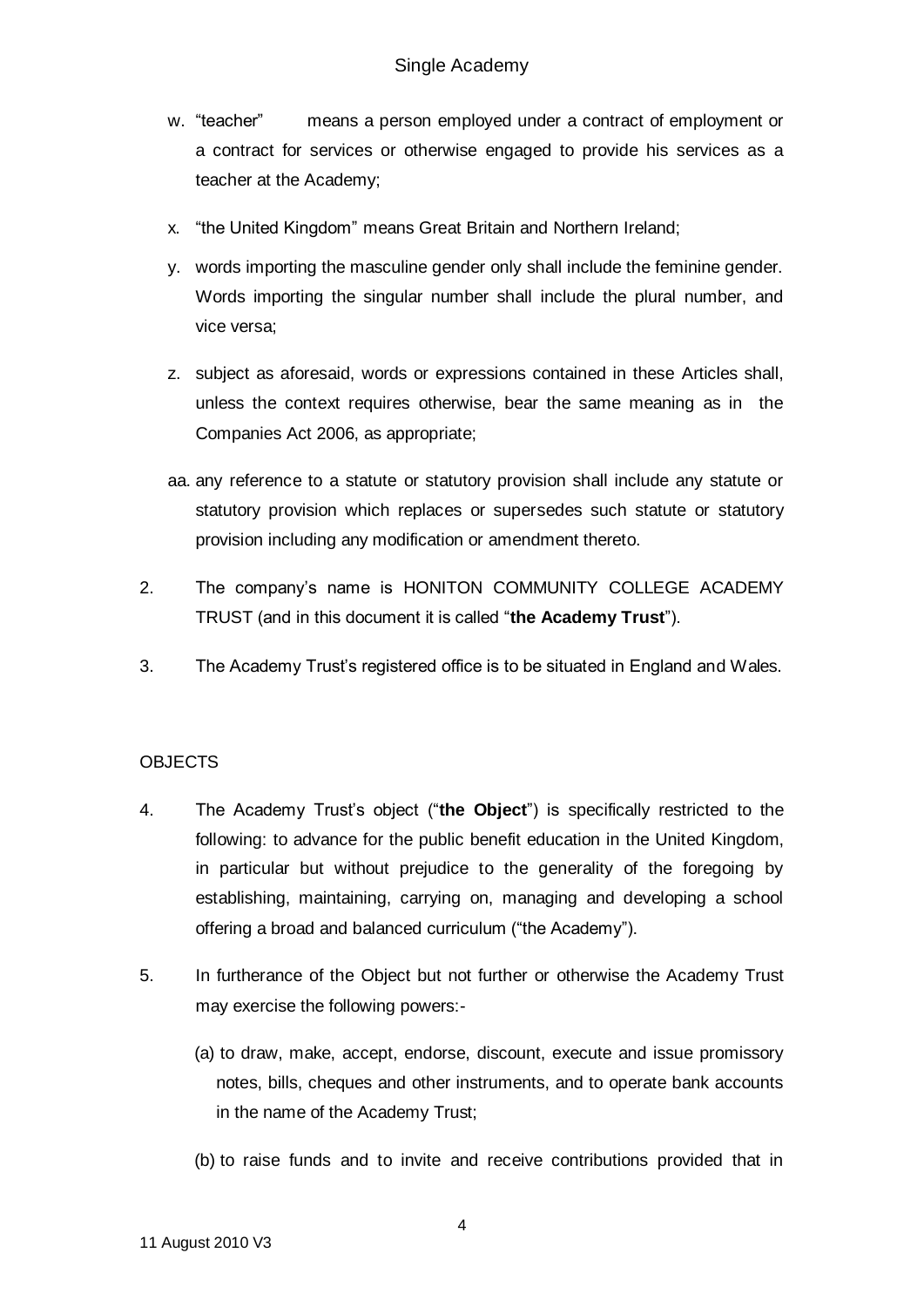raising funds the Academy Trust shall not undertake any substantial permanent trading activities and shall conform to any relevant statutory regulations;

- (c) to acquire, alter, improve and (subject to such consents as may be required by law) to charge or otherwise dispose of property;
- (d) subject to Article 6 below to employ such staff, as are necessary for the proper pursuit of the Object and to make all reasonable and necessary provision for the payments of pensions and superannuation to staff and their dependants;
- (e) to establish or support, whether financially or otherwise, any charitable trusts, associations or institutions formed for all or any of the Object;
- (f) to co-operate with other charities, other independent and maintained schools, voluntary bodies and statutory authorities operating in furtherance of the Object and to exchange information and advice with them;
- (g) to pay out of funds of the Academy Trust the costs, charges and expenses of and incidental to the formation and registration of the Academy Trust;
- (h) to establish, maintain, carry on, manage and develop the Academy at **School Lane, Honiton, Devon EX14 1QT;**
- (i) to offer scholarships, exhibitions, prizes and awards to pupils and former pupils, and otherwise to encourage and assist pupils and former pupils;
- (j) to provide educational facilities and services to students of all ages and the wider community for the public benefit;
- (k) to carry out research into the development and application of new techniques in education in particular in relation to the areas of curricular specialisation of the Academy and to its approach to curriculum development and delivery and to publish the results of such research, and to develop means of benefiting from application of the experience of industry, commerce, other schools and the voluntary sector to the education of pupils in academies;
- (l) subject to such consents as may be required by law and/or by any contract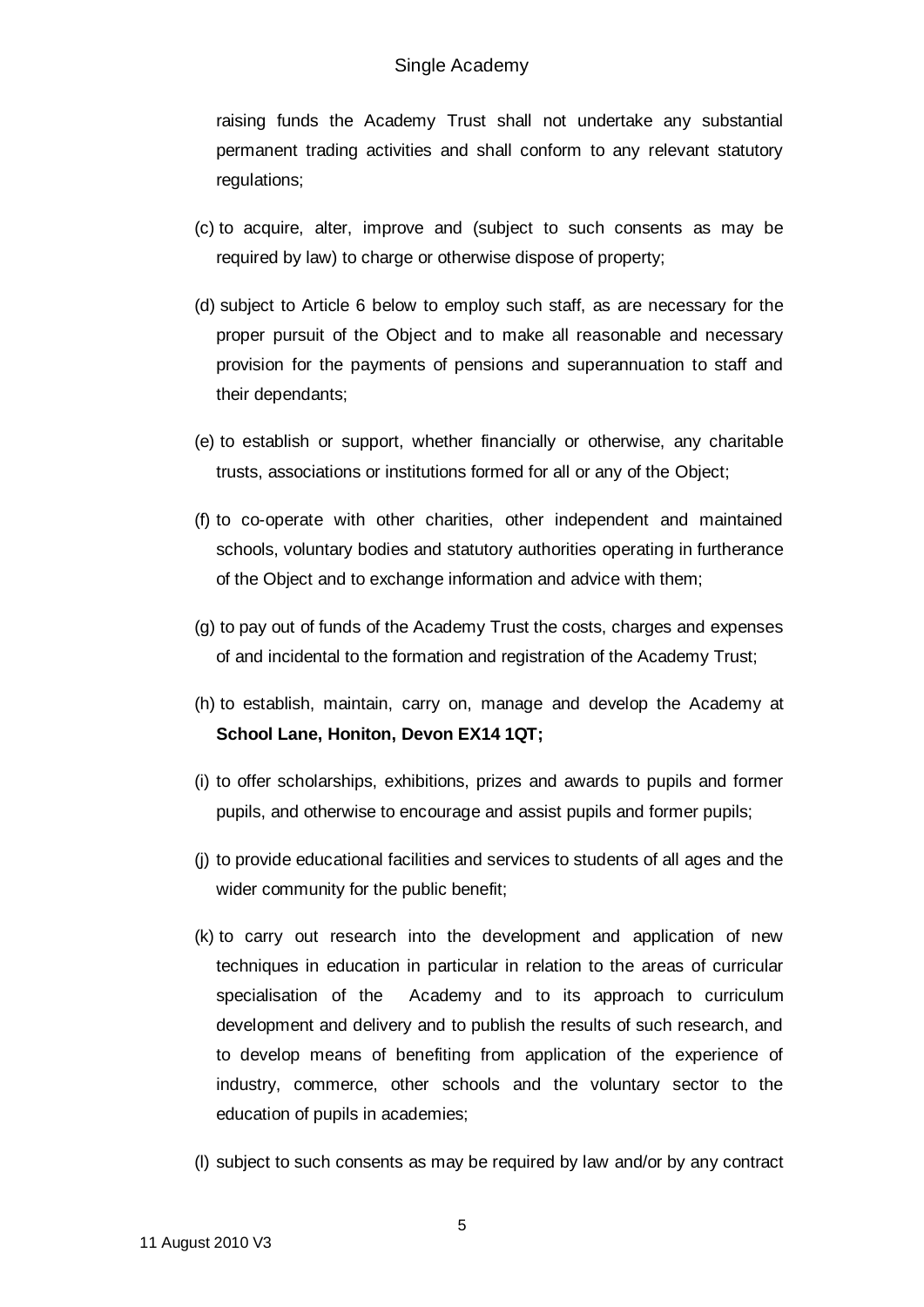entered into by or on behalf of the Academy Trust to borrow and raise money for the furtherance of the Object in such manner and on such security as the Academy Trust may think fit;

- (m) to deposit or invest any funds of the Academy Trust not immediately required for the furtherance of its Object(but to invest only after obtaining such advice from a financial expert as the Governors consider necessary and having regard to the suitability of investments and the need for diversification);
- (n) to delegate the management of investments to a financial expert, but only on terms that:
	- (i) the investment policy is set down in writing for the financial expert by the Governors;
	- (ii) every transaction is reported promptly to the Governors;

the performance of the investments is reviewed regularly with the Governors;

- (iii) the Governors are entitled to cancel the delegation arrangement at any time;
- (iv) the investment policy and the delegation arrangement are reviewed at least once a year;
- (v) all payments due to the financial expert are on a scale or at a level which is agreed in advance and are notified promptly to the Governors on receipt; and
- (vi) the financial expert must not do anything outside the powers of the Governors.
- (o) to arrange for investments or other property of the Academy Trust to be held in the name of a nominee company acting under the control of the Governors or of a financial expert acting under their instructions, and to pay any reasonable fee required;
- (p) to provide indemnity insurance to cover the liability of Governors which by virtue of any rule of law would otherwise attach to them in respect of any negligence, default, breach of trust or breach of duty of which they may be guilty in relation to the Academy Trust: Provided that any such insurance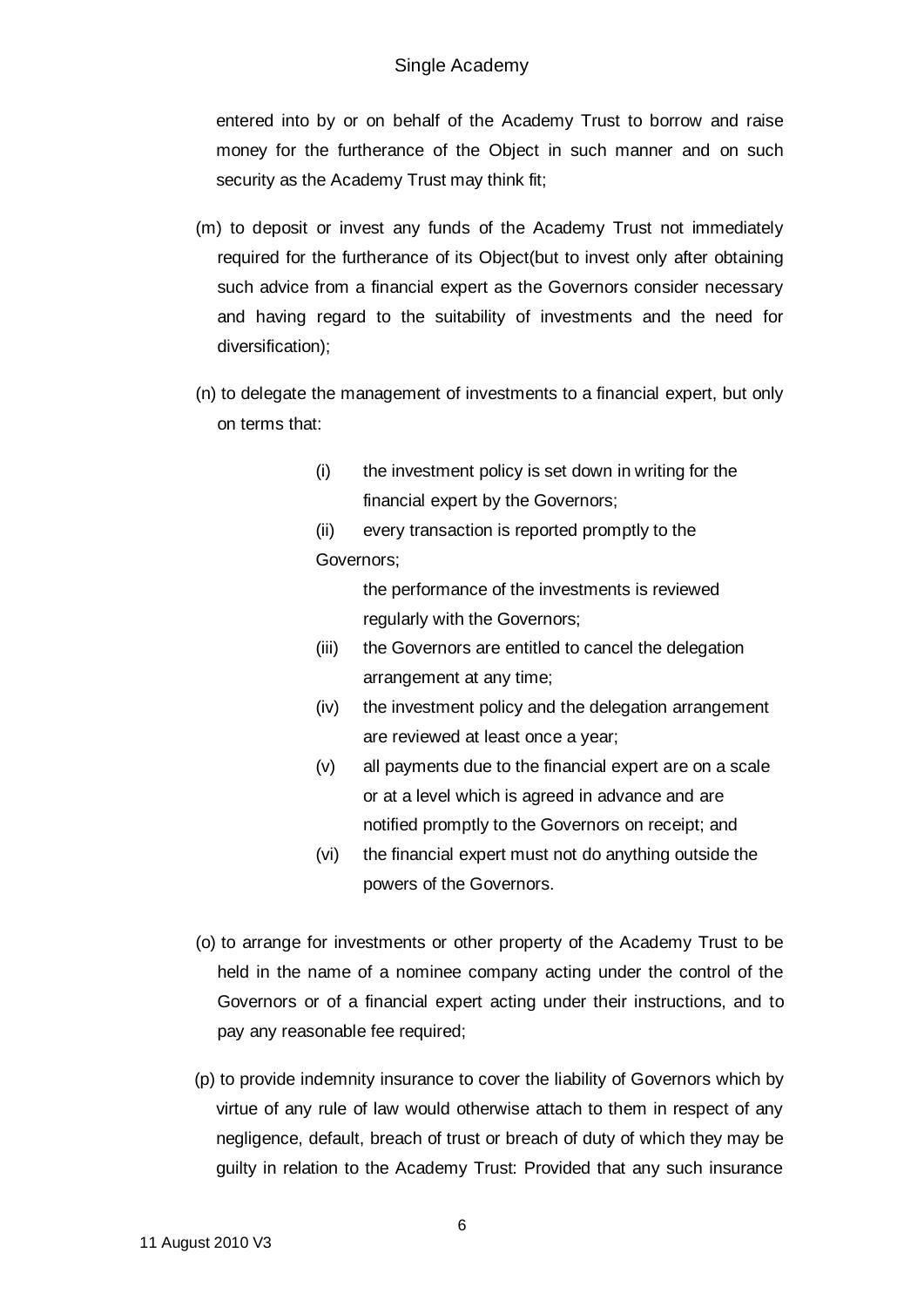shall not extend to any claim arising from any act or omission which the Governors knew to be a breach of trust or breach of duty or which was committed by the Governors in reckless disregard of whether it was a breach of trust or breach of duty or not and provided also that any such insurance shall not extend to the costs of any unsuccessful defence to a criminal prosecution brought against the Governors in their capacity as Governors;

- (q) to establish subsidiary companies to carry on any trade or business for the purpose of raising funds for the Academy Trust;
- (r) to do all such other lawful things as are necessary for or are incidental to or conducive to the achievement of the Object.
- 6.1 The income and property of the Academy Trust shall be applied solely towards the promotion of the Object.
- 6.2 None of the income or property of the Academy Trust may be paid or transferred directly or indirectly by way of dividend bonus or otherwise by way of profit to any member of the Academy Trust. Nonetheless a member of the Academy Trust who is not also a Governor may:
	- a) benefit as a beneficiary of the Academy Trust;
	- b) be paid reasonable and proper remuneration for any goods or services supplied to the Academy Trust;
	- c) be paid rent for premises let by the member of the Academy Trust if the amount of the rent and other terms of the letting are reasonable and proper; and
	- d) be paid interest on money lent to the Academy Trust at a reasonable and proper rate, such rate not to exceed 2 per cent per annum below the base lending rate of a UK clearing bank selected by the Governors, or 0.5%, whichever is the higher.
- 6.3 A Governor may benefit from any indemnity insurance purchased at the Academy Trust's expense to cover the liability of the Governors which by virtue of any rule of law would otherwise attach to them in respect of any negligence, default or breach of trust or breach of duty of which they may be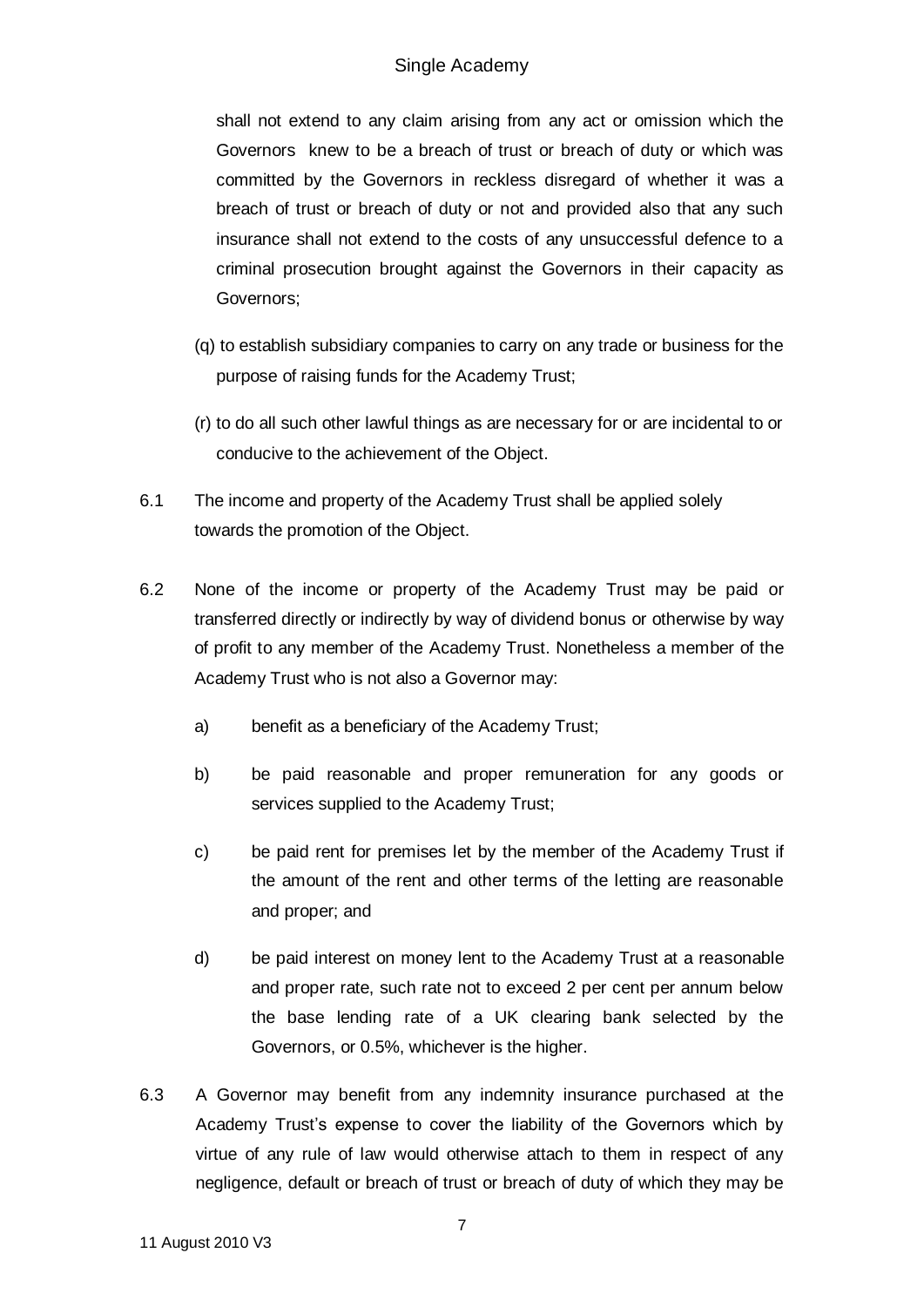# Single Academy

guilty in relation to the Academy Trust: Provided that any such insurance shall not extend to any claim arising from any act or omission which the Governors knew to be a breach of trust or breach of duty or which was committed by the Governors in reckless disregard to whether it was a breach of trust or breach of duty or not and provided also that any such insurance shall not extend to the costs of any unsuccessful defence to a criminal prosecution brought against the Governors in their capacity as directors of the Academy Trust.

- 6.4 A company, which has shares listed on a recognised stock exchange and of which any one Governor holds no more than 1% of the issued capital of that company, may receive fees, remuneration or other benefit in money or money's worth from the Academy Trust.
- 6.5 A Governor may at the discretion of the Governors be reimbursed from the property of the Academy Trust for reasonable expenses properly incurred by him or her when acting on behalf of the Academy Trust, but excluding expenses in connection with foreign travel.
- 6.6 No Governor may:
	- (a) buy any goods or services from the Academy Trust;
	- (b) sell goods, services, or any interest in land to the Academy Trust;
	- (c) be employed by or receive any remuneration from the Academy Trust (other than the Principal whose employment and/or remuneration is subject to the procedure and conditions in Article 6.8)
	- (d) receive any other financial benefit from the Academy Trust;

unless:

- (i) the payment is permitted by Article 6.7 and the Governors follow the procedure and observe the conditions set out in Article 6.8; or
- (ii) the Governors obtain the prior written approval of the Charity Commission and fully comply with any procedures it prescribes.
- 6.7 Subject to Article 6.8, a Governor may: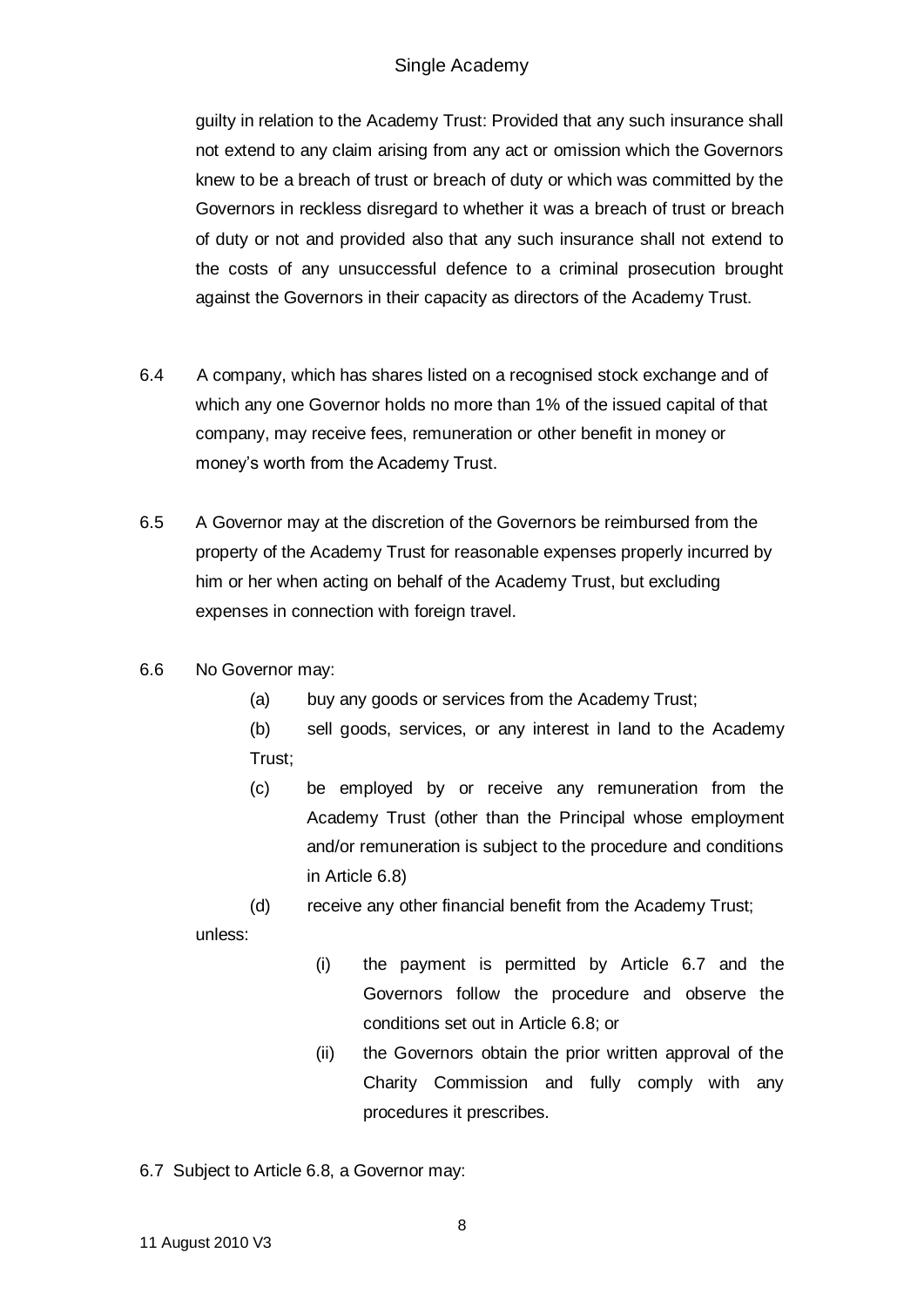- a) receive a benefit from the Academy Trust in the capacity of a beneficiary of the Academy Trust.
- b) be employed by the Academy Trust or enter into a contract for the supply of goods or services to the Academy Trust, other than for acting as a Governor.
- c) receive interest on money lent to the Academy Trust at a reasonable and proper rate not exceeding 2% per annum below the base rate of a clearing bank to be selected by the Governors, or 0.5%, whichever is the higher.
- (d) receive rent for premises let by the Governor to the Academy Trust if the amount of the rent and the other terms of the lease are reasonable and proper.
- 6.8 The Academy Trust and its Governors may only rely upon the authority provided by Article 6.7 if each of the following conditions is satisfied:
	- (a) the remuneration or other sums paid to the Governor do not exceed an amount that is reasonable in all the circumstances.
	- (b) the Governor is absent from the part of any meeting at which there is discussion of:
		- i) his or her employment, remuneration, or any matter concerning the contract, payment or benefit; or
		- ii) his or her performance in the employment, or his or her performance of the contract; or
		- iii) any proposal to enter into any other contract or arrangement with him or her or to confer any benefit upon him or her that would be permitted under Article 6.7; or
		- (iv) any other matter relating to a payment or the conferring of any benefit permitted by Article 6.7.
	- (c) the Governor does not vote on any such matter and is not to be counted when calculating whether a quorum of Governors is present at the meeting.
	- (d) save in relation to employing or contracting with the Principal (a Governor pursuant to Articles 46 and 52) the other Governors are satisfied that it is in the interests of the Academy Trust to employ or to contract with that Governor rather than with someone who is not a Governor. In reaching that decision the Governors must balance the advantage of employing a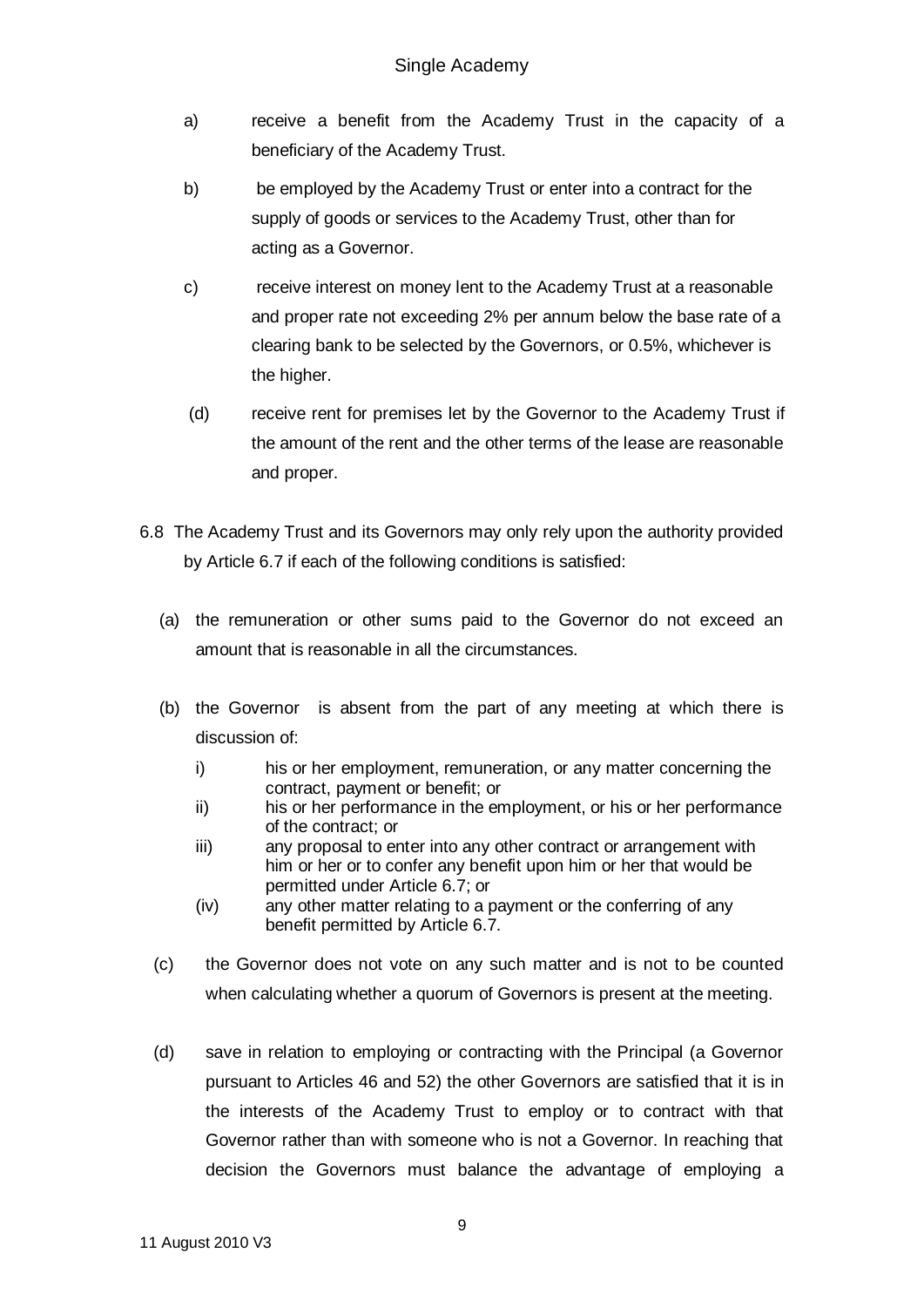Governor against the disadvantages of doing so (especially the loss of the Governor's services as a result of dealing with the Governor's conflict of interest).

- (e) the reason for their decision is recorded by the Governors in the minute book.
- (f) a majority of the Governors then in office have received no such payments or benefit.

6.8A The provision in clause 6.6 (c) that no Governor may be employed by or receive any remuneration from the Academy Trust (other than the Principal) does not apply to an existing employee of the Academy Trust who is subsequently elected or appointed as a Governor save that this clause shall only allow such a Governor to receive remuneration or benefit from the Academy Trust in his capacity as an employee of the Academy Trust and provided that the procedure as set out in Articles  $6.8(b)(i)$ , (ii) and  $6.8(c)$  is followed.

6.9 In Articles 6.2-6.9:

(a) "Academy Trust" shall include any company in which the Academy Trust:

- holds more than 50% of the shares; or
- controls more than 50% of the voting rights attached to the shares; or
- has the right to appoint one or more directors to the board of the company.
- (b) "Governor" shall include any child, stepchild, parent, grandchild, grandparent, brother, sister or spouse of the governor or any person living with the governor as his or her partner
- (c) the employment or remuneration of a Governor includes the engagement or remuneration of any firm or company in which the Governor is:
	- (i) a partner;
	- (ii) an employee;
	- (iii) a consultant;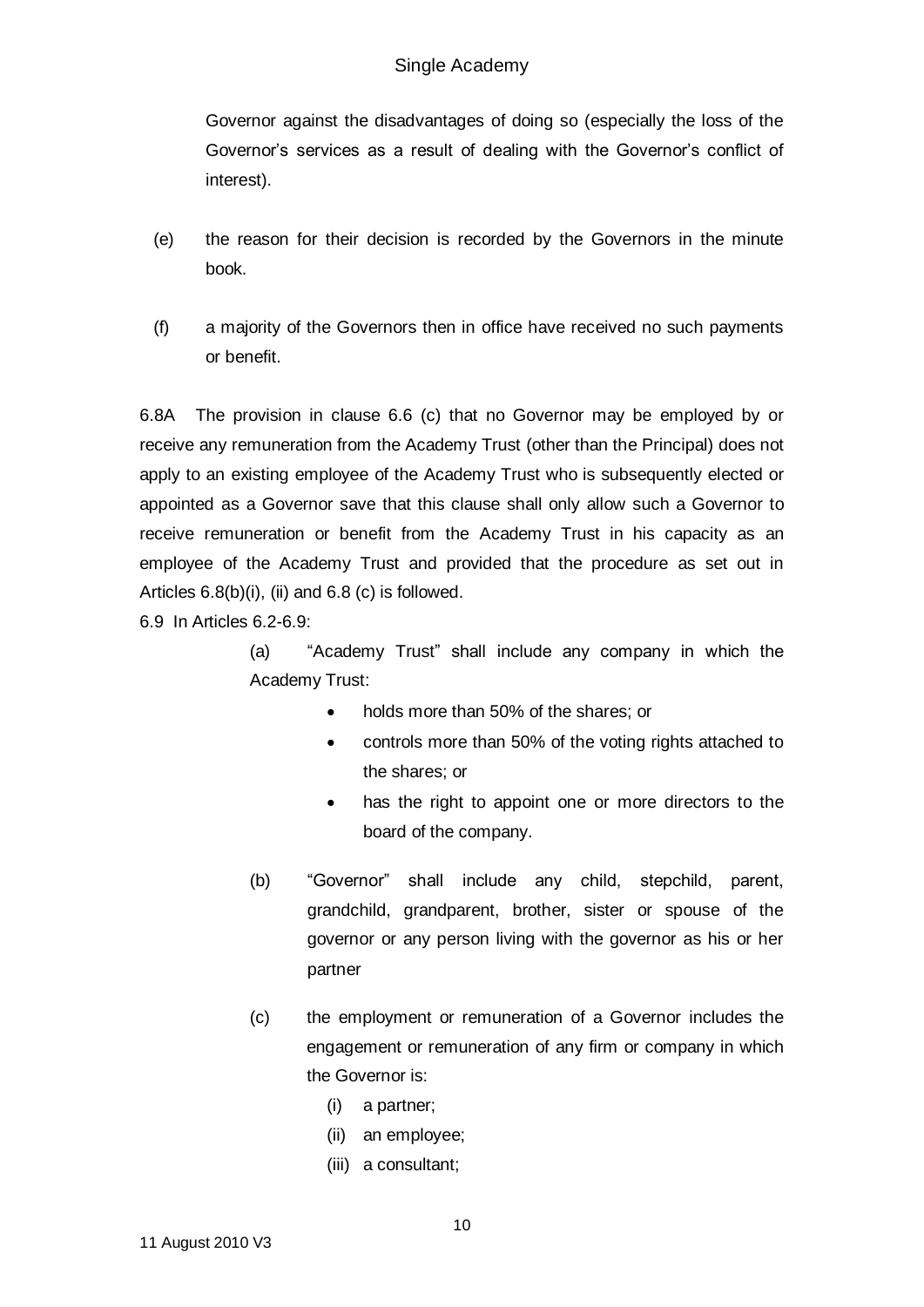- (iv) a director;
- (v) a member; or
- (v) a shareholder, unless the shares of the company are listed on a recognised stock exchange and the Governor holds less than 1% of the issued capital.
- 7. The liability of the members of the Academy Trust is limited.
- 8. Every member of the Academy Trust undertakes to contribute such amount as may be required (not exceeding  $£10$ ) to the Academy Trust's assets if it should be wound up while he or she is a member or within one year after he or she ceases to be a member, for payment of the Academy Trust's debts and liabilities before he or she ceases to be a member, and of the costs, charges and expenses of winding up, and for the adjustment of the rights of the contributories among themselves.
- 9. If the Academy Trust is wound up or dissolved and after all its debts and liabilities (including any under section 483 of the Education Act 1996) have been satisfied there remains any property it shall not be paid to or distributed among the members of the Academy Trust, but shall be given or transferred to some other charity or charities having objects similar to the Object which prohibits the distribution of its or their income and property to an extent at least as great as is imposed on the Academy Trust by Article 6 above, chosen by the members of the Academy Trust at or before the time of dissolution and if that cannot be done then to some other charitable object.
- 10. No alteration or addition shall be made to or in the provisions of the Articles without the written consent of the Secretary of State.
- 11. No alteration or addition shall be made to or in the provisions of the Articles which would have the effect (a) that the Academy Trust would cease to be a company to which section 60 of the Companies Act 2006 applies; or (b) that the Academy Trust would cease to be a charity.

# **MEMBERS**

12. The Members of the Academy Trust shall comprise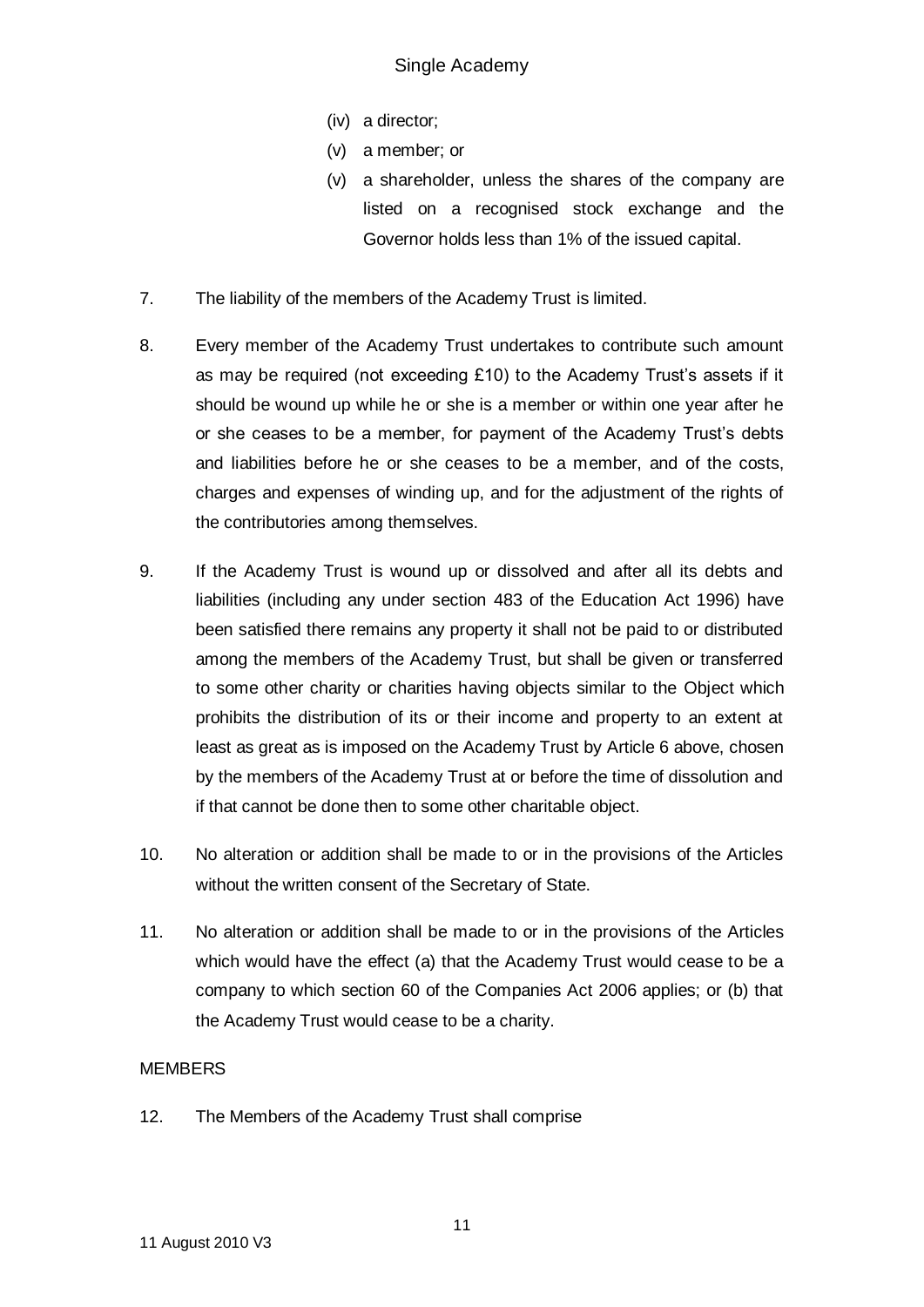- a. the signatories to the Memorandum<sup>1</sup>;
- b. 1 person appointed by the Secretary of State, in the event that the Secretary of State appoints a person for this purpose;
- c. the chairman of the Governors; and
- d. any person appointed under Article 16 ;
- 13. Each of the persons entitled to appoint Members in Article 12 shall have the right from time to time by written notice delivered to the Office to remove any Member appointed by them and to appoint a replacement Member to fill a vacancy whether resulting from such removal or otherwise.
- 14. If any of the persons entitled to appoint Members in Article 12:
	- a) in the case of an individual, die or become legally incapacitated;
	- b) in the case of a corporate entity, cease to exist and are not replaced by a successor institution; or
	- c) becomes insolvent or makes any arrangement or composition with their creditors generally

their right to appoint Members under these Articles shall vest in the remaining Members.

15. Membership will terminate automatically if:

a) a Member (which is a corporate entity) ceases to exist and is not replaced by a successor institution;

b) a Member (which is an individual) dies or becomes incapable by reason of mental disorder, illness or injury of managing and administering his own affairs;

c) a Member becomes insolvent or makes any arrangement or composition with that Member's creditors generally; or

d) a Member is a Governor and ceases to hold office as a Governor.

 1 There must be no less than 3 signatories to the Memorandum of Association.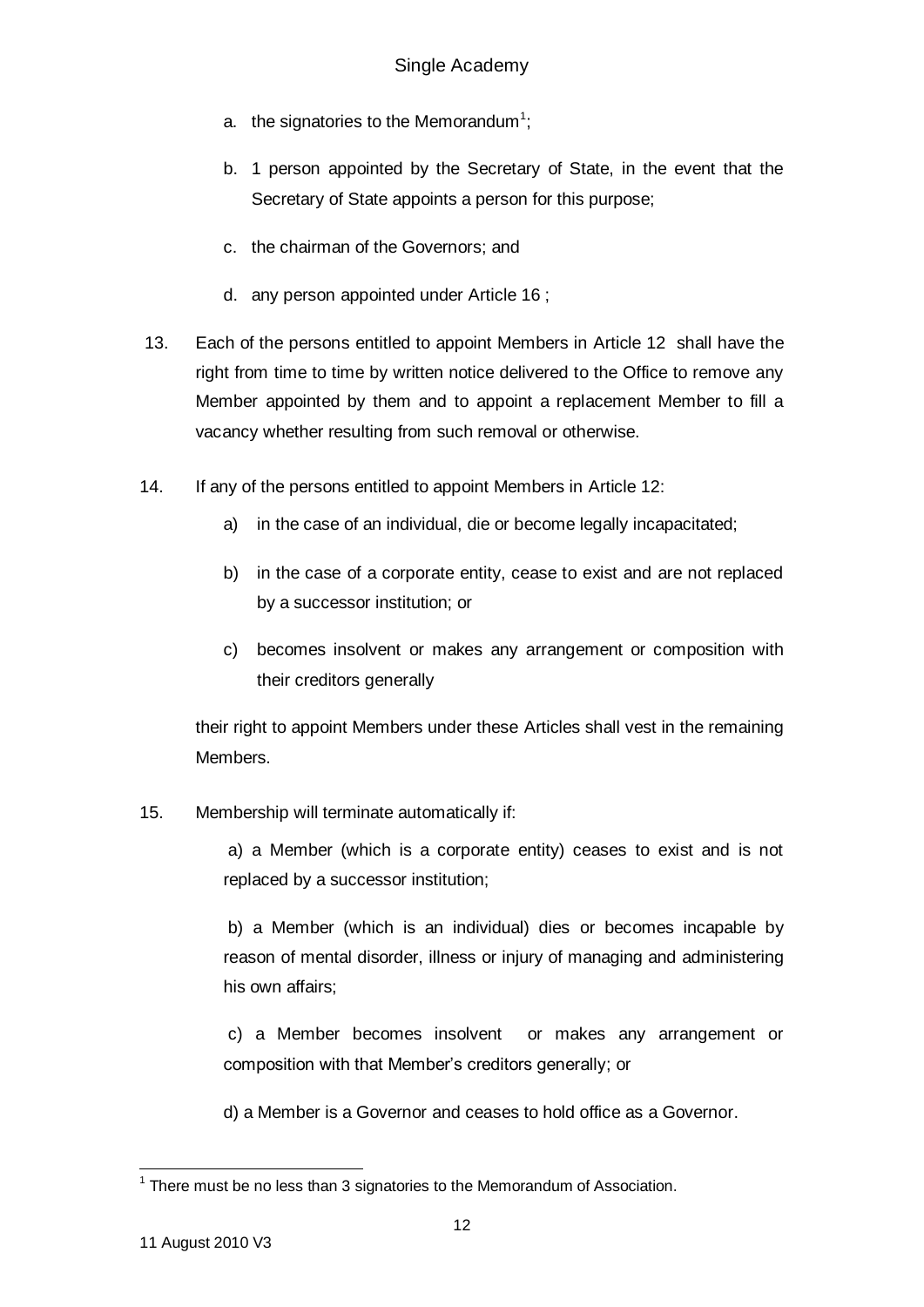- 16. The Members may agree unanimously in writing to appoint such additional Members as they think fit and may unanimously (save that the agreement of the Member(s) to be removed shall not be required) in writing agree to remove any such additional Members.
- 17. Every person nominated to be a Member of the Academy Trust shall either sign a written consent to become a Member or sign the register of Members on becoming a Member.
- 18. Any Member may resign provided that after such resignation the number of Members is not less than three. A Member shall cease to be one immediately on the receipt by the Academy Trust of a notice in writing signed by the person or persons entitled to remove him under Articles 13 or 16 provided that no such notice shall take effect when the number of Members is less than three unless it contains or is accompanied by the appointment of a replacement Member.

## GENERAL MEETINGS

- 19. The Academy Trust shall hold an Annual General Meeting each year in addition to any other meetings in that year, and shall specify the meeting as such in the notices calling it; and not more than fifteen months shall elapse between the date of one Annual General Meeting of the Academy Trust and that of the next. Provided that so long as the Academy Trust holds its first Annual General Meeting within eighteen months of its incorporation, it need not hold it in the year of its incorporation or in the following year. The Annual General Meeting shall be held at such time and place as the Governors shall appoint. All meetings other than Annual General Meetings shall be called General Meetings.
- 20. The Governors may call general meetings and, on the requisition of Members pursuant to the provisions of the Companies Act 2006, shall forthwith proceed to convene a general meeting in accordance with that Act. If there are not within the United Kingdom sufficient Governors to call a general meeting, any Governor or any Member of the Academy Trust may call a general meeting.

# NOTICE OF GENERAL MEETINGS

21. General meetings shall be called by at least fourteen clear days' notice but a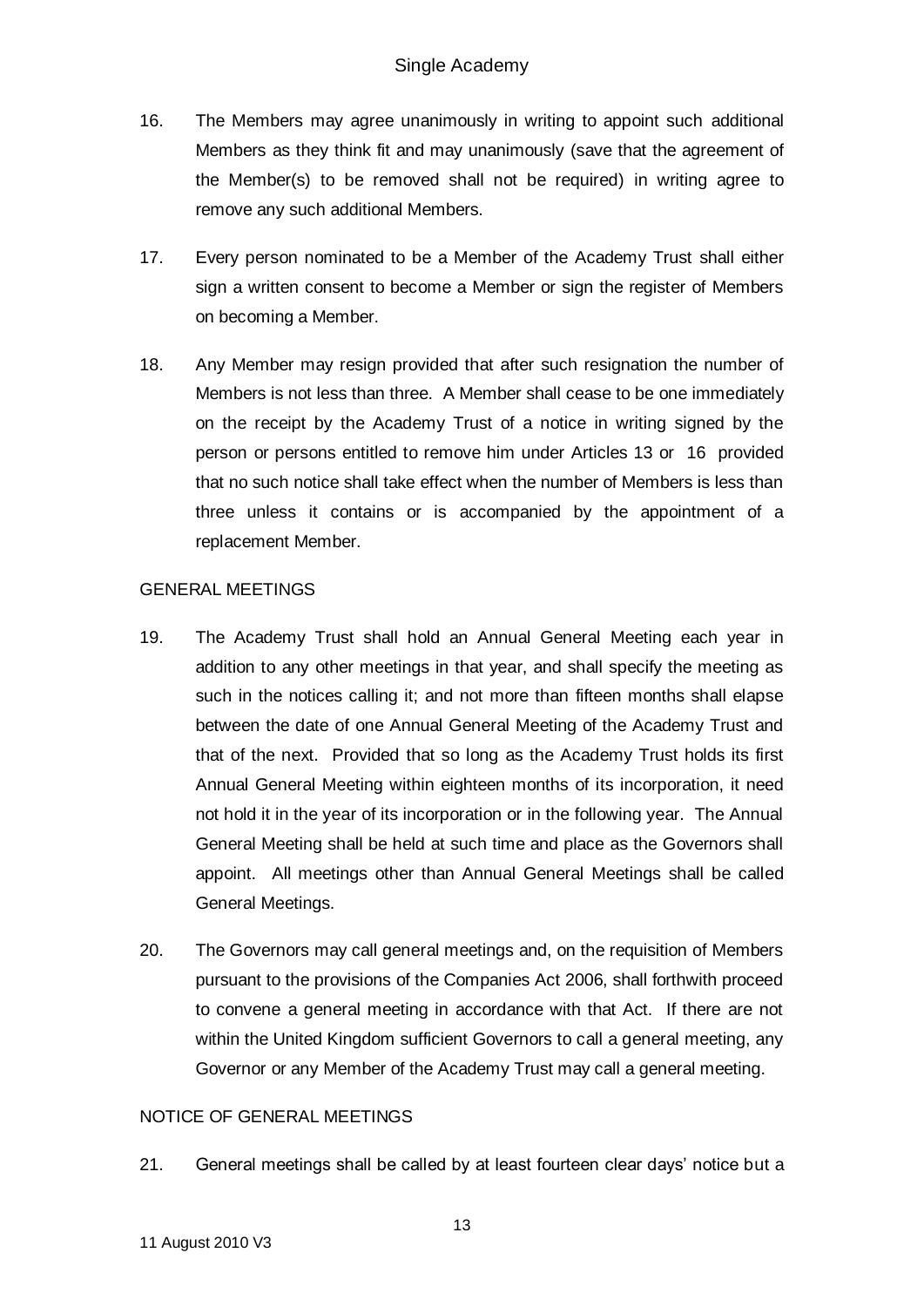general meeting may be called by shorter notice if it is so agreed by a majority in number of Members having a right to attend and vote and together representing not less than 90% of the total voting rights at that meeting.

The notice shall specify the time and place of the meeting and the general nature of the business to be transacted and, in the case of an Annual General Meeting, shall specify the meeting as such. The notice shall also state that the Member is entitled to appoint a proxy.

The notice shall be given to all the Members, to the Governors and auditors.

22. The accidental omission to give notice of a meeting to, or the non-receipt of notice of a meeting by, any person entitled to receive notice shall not invalidate the proceedings at that meeting.

## PROCEEDINGS AT GENERAL MEETINGS.

- 23. No business shall be transacted at any meeting unless a quorum is present. A Member counts towards the quorum by being present either in person or by proxy. Two persons entitled to vote upon the business to be transacted, each being a Member or a proxy of a Member or a duly authorised representative of a Member organisation shall constitute a quorum.
- 24. If a quorum is not present within half an hour from the time appointed for the meeting, or if during a meeting a quorum ceases to be present, the meeting shall stand adjourned to the same day in the next week at the same time and place or to such time and place as the Governors may determine.
- 25. The chairman, if any, of the Governors or in his absence some other Governor nominated by the Governors shall preside as chairman of the meeting, but if neither the chairman nor such other Governor (if any) be present within fifteen minutes after the time appointed for holding the meeting and willing to act, the Governors present shall elect one of their number to be chairman and, if there is only one Governor present and willing to act, he shall be the chairman.
- 26. If no Governor is willing to act as chairman, or if no Governor is present within fifteen minutes after the time appointed for holding the meeting, the Members present and entitled to vote shall choose one of their number to be chairman.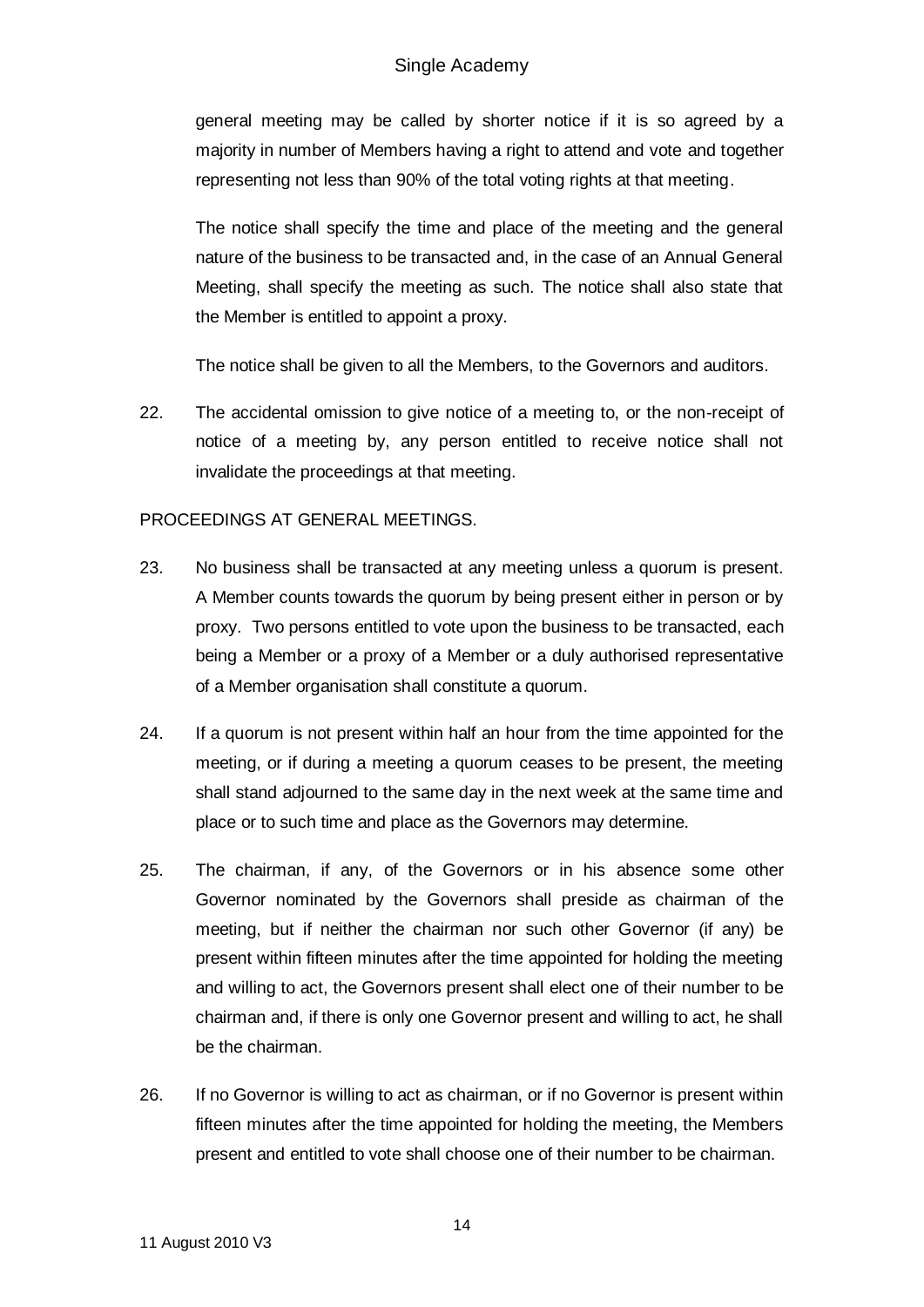- 27. A Governor shall, notwithstanding that he is not a Member, be entitled to attend and speak at any general meeting.
- 28. The chairman may, with the consent of a majority of the Members at a meeting at which a quorum is present (and shall if so directed by the meeting), adjourn the meeting from time to time and from place to place, but no business shall be transacted at any adjourned meeting other than the business which might properly have been transacted at the meeting had the adjournment not taken place. When a meeting is adjourned for fourteen days or more, at least seven clear days' notice shall be given specifying the time, date and place of the adjourned meeting and the general nature of the business to be transacted. Otherwise it shall not be necessary to give any such notice.
- 29. A resolution put to the vote of the meeting shall be decided on a show of hands unless before, or on the declaration of the result of the show of hands a poll is duly demanded. Subject to the provisions of the Companies Act 2006, a poll may be demanded:-
	- (a) by the chairman; or
	- (b) by at least two Members having the right to vote at the meeting; or
	- (c) by a Member or Members representing not less than one-tenth of the total voting rights of all the Members having the right to vote at the meeting.
- 30. Unless a poll is duly demanded a declaration by the chairman that a resolution has been carried or carried unanimously, or by a particular majority, or lost, or not carried by a particular majority and an entry to that effect in the minutes of the meeting shall be conclusive evidence of the fact without proof of the number or proportion of the votes recorded in favour of or against such resolution.
- 31. The demand for a poll may be withdrawn, before the poll is taken, but only with the consent of the chairman. The withdrawal of a demand for a poll shall not invalidate the result of a show of hands declared before the demand for the poll was made.
- 32. A poll shall be taken as the chairman directs and he may appoint scrutineers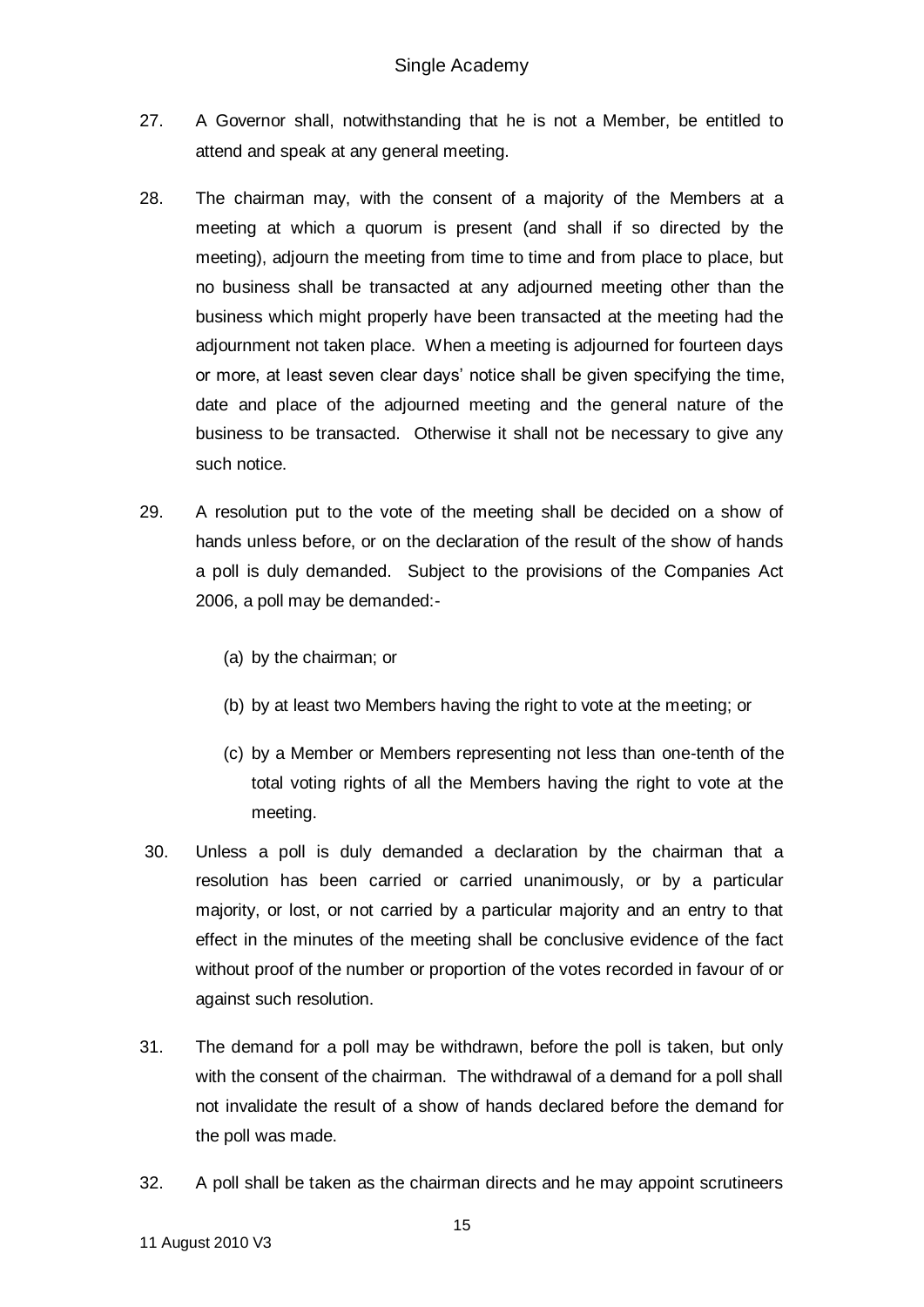(who need not be Members) and fix a time, date and place for declaring the results. The result of the poll shall be deemed to be the resolution of the meeting at which the poll was demanded.

- 33. A poll demanded on the election of the chairman or on a question of adjournment shall be taken immediately. A poll demanded on any other question shall be taken either immediately or at such time, date and place as the chairman directs not being more than thirty days after the poll is demanded. The demand for a poll shall not prevent continuance of a meeting for the transaction of any business other than the question on which the poll is demanded. If a poll is demanded before the declaration of the result of a show of hands and the demand is duly withdrawn, the meeting shall continue as if the demand had not been made.
- 34. No notice need be given of a poll not taken immediately if the time, date and place at which it is to be taken are announced at the meeting at which it is demanded. In other cases at least seven clear days' notice shall be given specifying the time, date and place at which the poll is to be taken.
- 35. A resolution in writing agreed by such number of Members as required if it had been proposed at a general meeting shall be as effectual as if it had been passed at a general meeting duly convened and held provided that a copy of the proposed resolution has been sent to every Member. The resolution may consist of several instruments in the like form each agreed by one or more Members.

# VOTES OF MEMBERS

- 36. On the show of hands every Member present in person shall have one vote. On a poll every Member present in person or by proxy shall have one vote.
- 37. Not used.
- 38. No Member shall be entitled to vote at any general meeting unless all moneys then payable by him to the Academy Trust have been paid.
- 39. No objections shall be raised to the qualification of any person to vote at any general meeting except at the meeting or adjourned meeting at which the vote objected to is tendered, and every vote not disallowed at the meeting shall be valid. Any objection made in due time shall be referred to the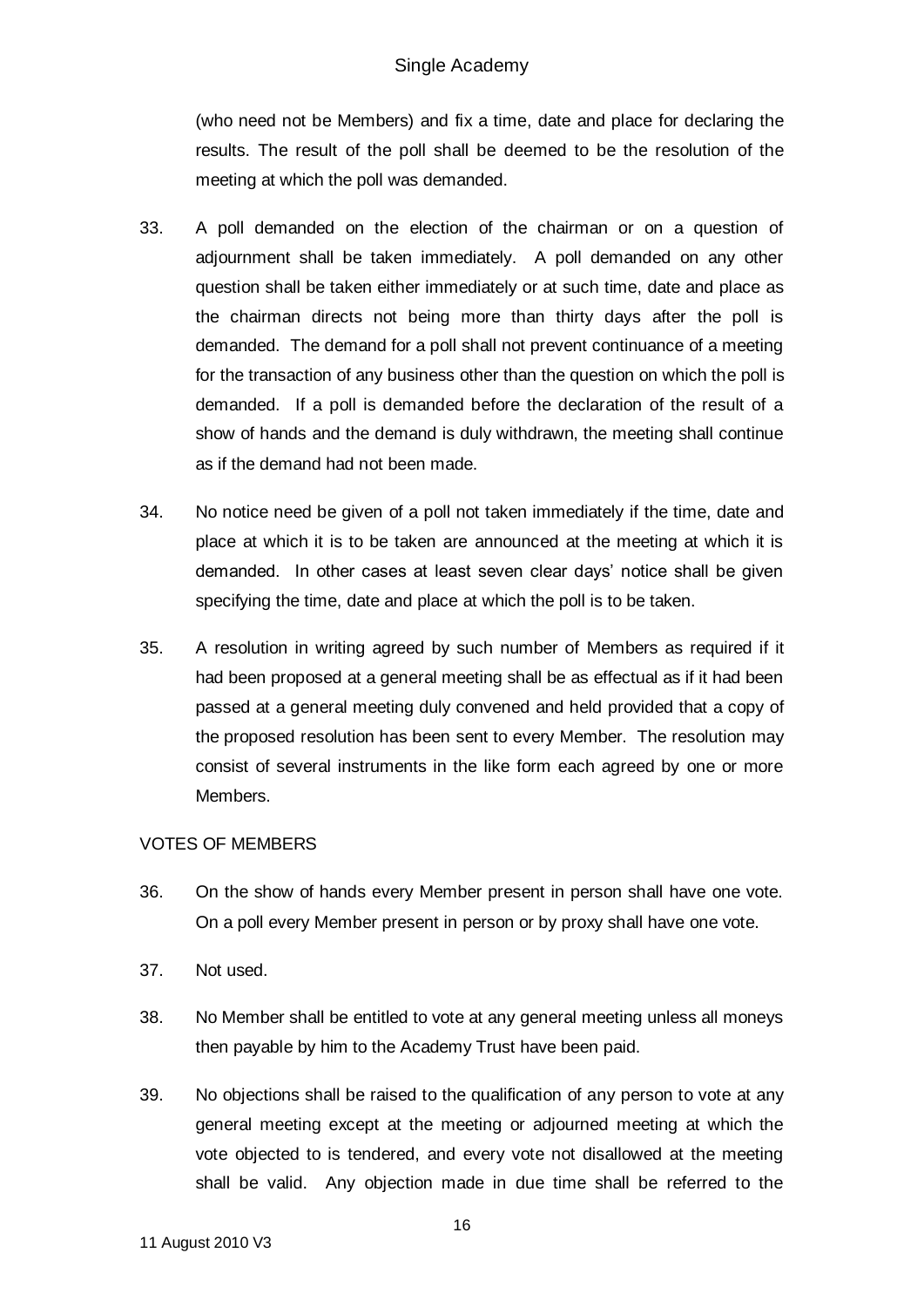chairman whose decision shall be final and conclusive.

40. An instrument appointing a proxy shall be in writing, signed by or on behalf of the appointer and shall be in the following form (or in a form as near thereto as circumstances allow or in any other form which is usual or which the Governors may approve) -.

> "I/We, …….., of ………, being a Member/Members of the above named Academy Trust, hereby appoint …… of ……, or in his absence, …….. of ....... as my/our proxy to vote in my/our name[s] and on my/our behalf at the annual general meeting/ general meeting of the Academy Trust to be held on .....20[], and at any adjournment thereof.

Signed on ….. 20[ ]"

41. Where it is desired to afford Members an opportunity of instructing the proxy how he shall act the instrument appointing a proxy shall be in the following form (or in a form as near thereto as circumstances allow or in any other form which is usual or which the Governors may approve)-

> "I/We, ……., of ……., being a Member/Members of the above-named Academy Trust, hereby appoint …. of ……., or in his absence, ….. of ......, as my/our proxy to vote in my/our name[s] and on my/our behalf at the annual general meeting/ general meeting of the Academy Trust, to be held on .... 20[], and at any adjournment thereof.

> This form is to be used in respect of the resolutions mentioned below as follows:

Resolution No. 1 \*for \* against

Resolution No. 2 \*for \* against.

Strike out whichever is not desired.

Unless otherwise instructed, the proxy may vote as he thinks fit or abstain from voting.

Signed on …. 20[ ]"

42. The instrument appointing a proxy and any authority under which it is signed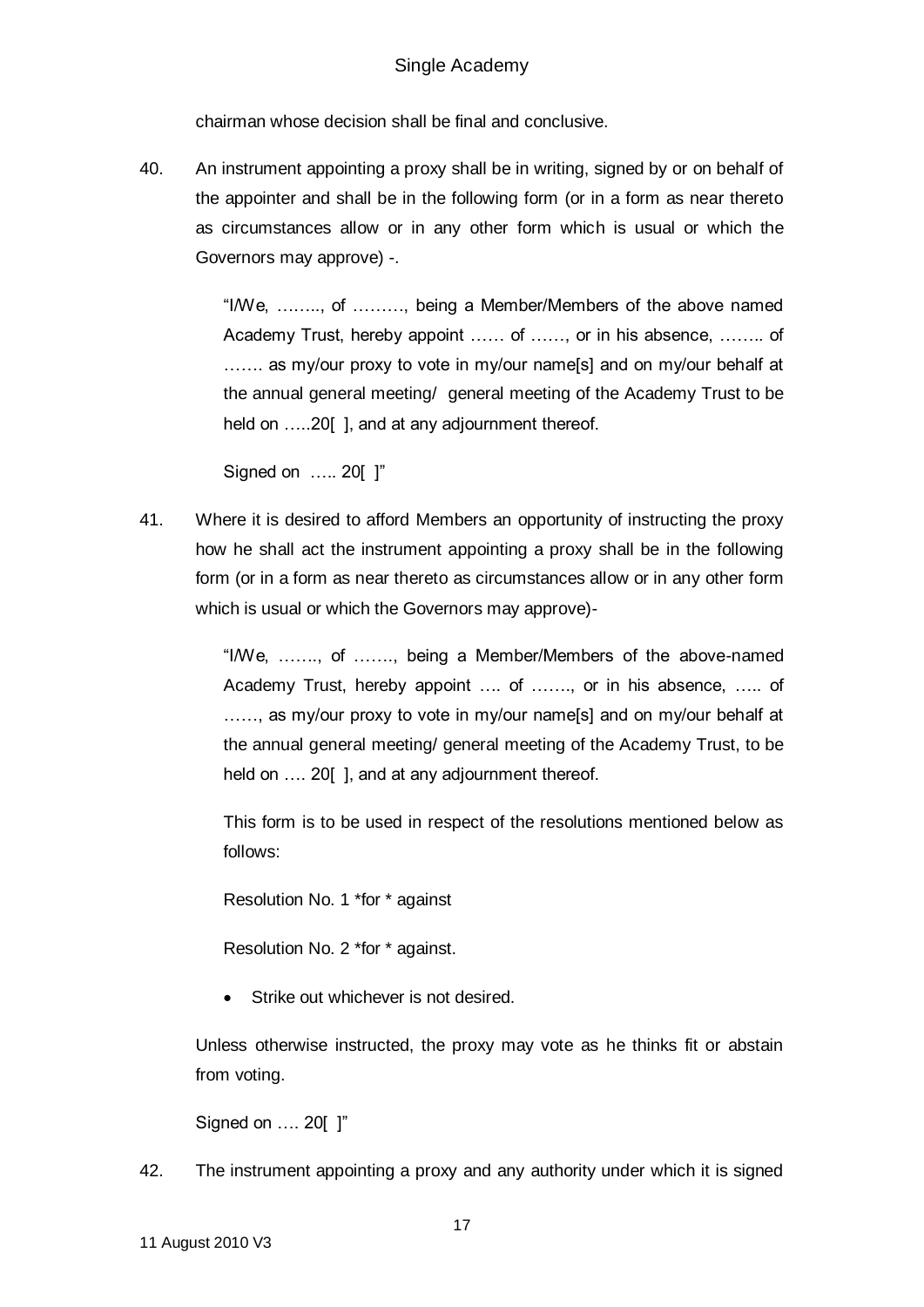or a copy of such authority certified by a notary or in some other way approved by the Governors may -

(a) be deposited at the office or at such other place within the United Kingdom as is specified in the notice convening the meeting or in any instrument of proxy sent out by the Academy Trust in relation to the meeting not less than 48 hours before the time for holding the meeting or adjourned meeting at which the person named in the instrument proposes to vote, or

(b) in the case of a poll taken more than 48 hours after it is demanded, be deposited as aforesaid after the poll has been demanded and not less than 24 hours before the time appointed for the taking of the poll;

(c)where the poll is not taken forthwith but is taken not more than 48 hours after it was demanded, be delivered at the meeting at which the poll was demanded to the chairman or to the Secretary or to any Governor;

and an instrument of proxy which is not deposited or delivered in a manner so permitted shall be invalid.

- 43. A vote given or poll demanded by proxy or by the duly authorised representative of a corporation shall be valid notwithstanding the previous determination of the authority of the person voting or demanding a poll unless notice of the determination was received by the Academy Trust at the office or at such other place at which the instrument of proxy was duly deposited before the commencement of the meeting or adjourned meeting at which the vote given or the poll demanded or (or in the case of a poll taken otherwise than on the same day as the meeting or adjourned meeting) the time appointed for taking the poll.
- 44. Any organisation which is a Member of the Academy Trust may by resolution of its board of directors or other governing body authorise such person as it thinks fit to act as its representative at any meeting of the Academy Trust, and the person so authorised shall be entitled to exercise the same powers on behalf of the organisation which he represents as that organisation could exercise if it were an individual Member of the Academy Trust.

#### **GOVERNORS**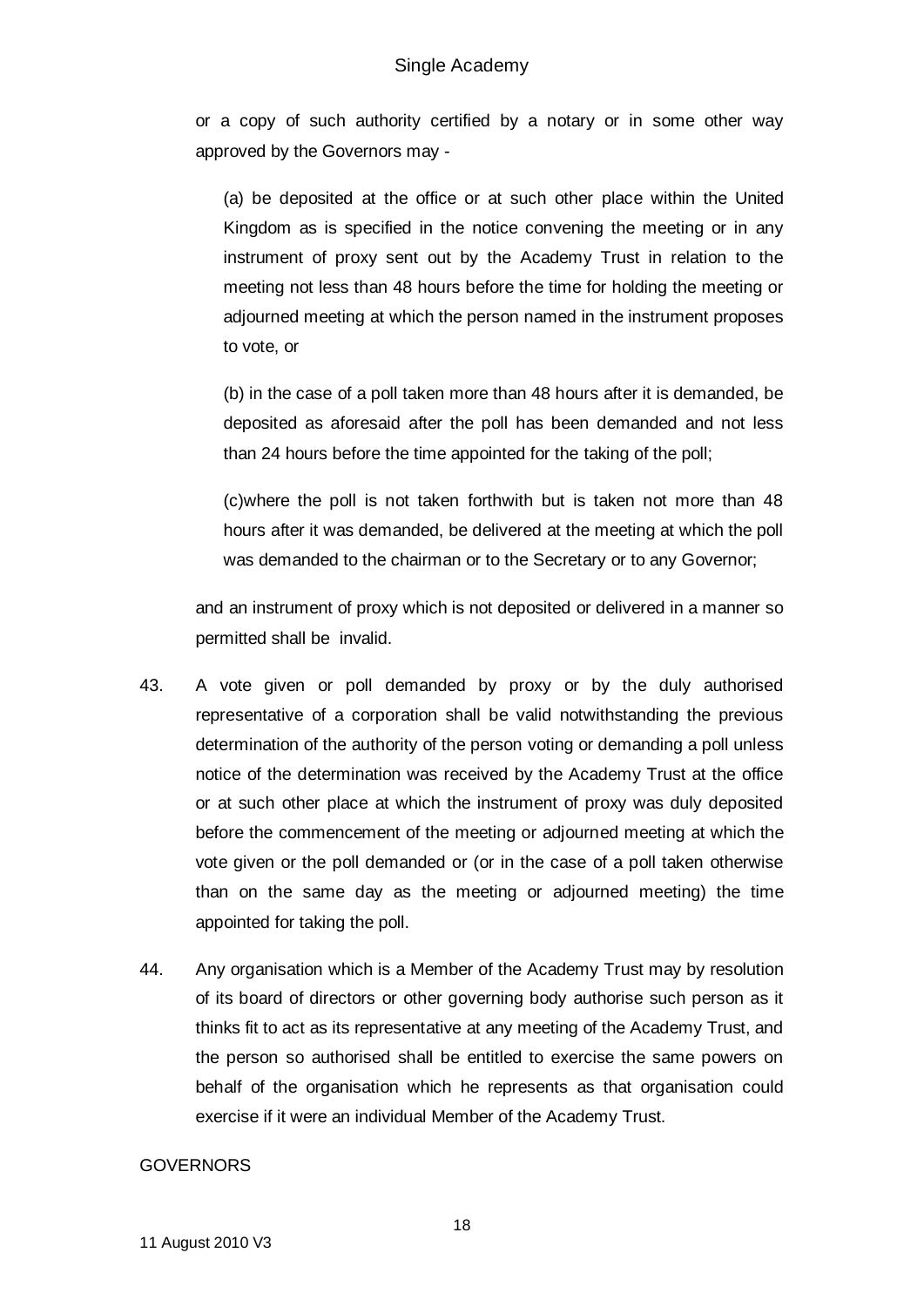- 45. The number of Governors shall be not less than three but (unless otherwise determined by ordinary resolution) shall not be subject to any maximum.
- 46. Subject to Articles 48-49 and 64, the Academy Trust shall have the following Governors:
	- a. up to 6 Governors, appointed under Article 50;
	- b. up to 3 Staff Governors, if appointed under Article 50A;
	- c. a minimum of 2 and up to 6 Parent Governors appointed under Articles 53-58;
	- d. the Principal;
	- e. any Additional Governors, if appointed under Article 62, 62A or 68A; and
	- f. any Further Governors, if appointed under Article 63 or Article 68A;
- 47. The Academy Trust may also have any Co-opted Governor appointed under Article 59.
- 48. The first Governors shall be those persons named in the statement delivered pursuant to sections 9 and 12 of the Companies Act 2006.
- 49. Future Governors shall be appointed or elected, as the case may be, under these Articles. Where it is not possible for such a Governor to be appointed or elected due to the fact that an Academy has not yet been established or the Principal has not been appointed, then the relevant Article or part thereof shall not apply.

# APPOINTMENT OF GOVERNORS

- 50. The Members may appoint up to 6 Governors.
- 50A. The Members may appoint up to 3 Staff Governors through such process as they may determine, provided that the total number of Governors (including the Principal) who are employees of the Academy Trust does not exceed one third of the total number of Governors.

#### 51. NOT USED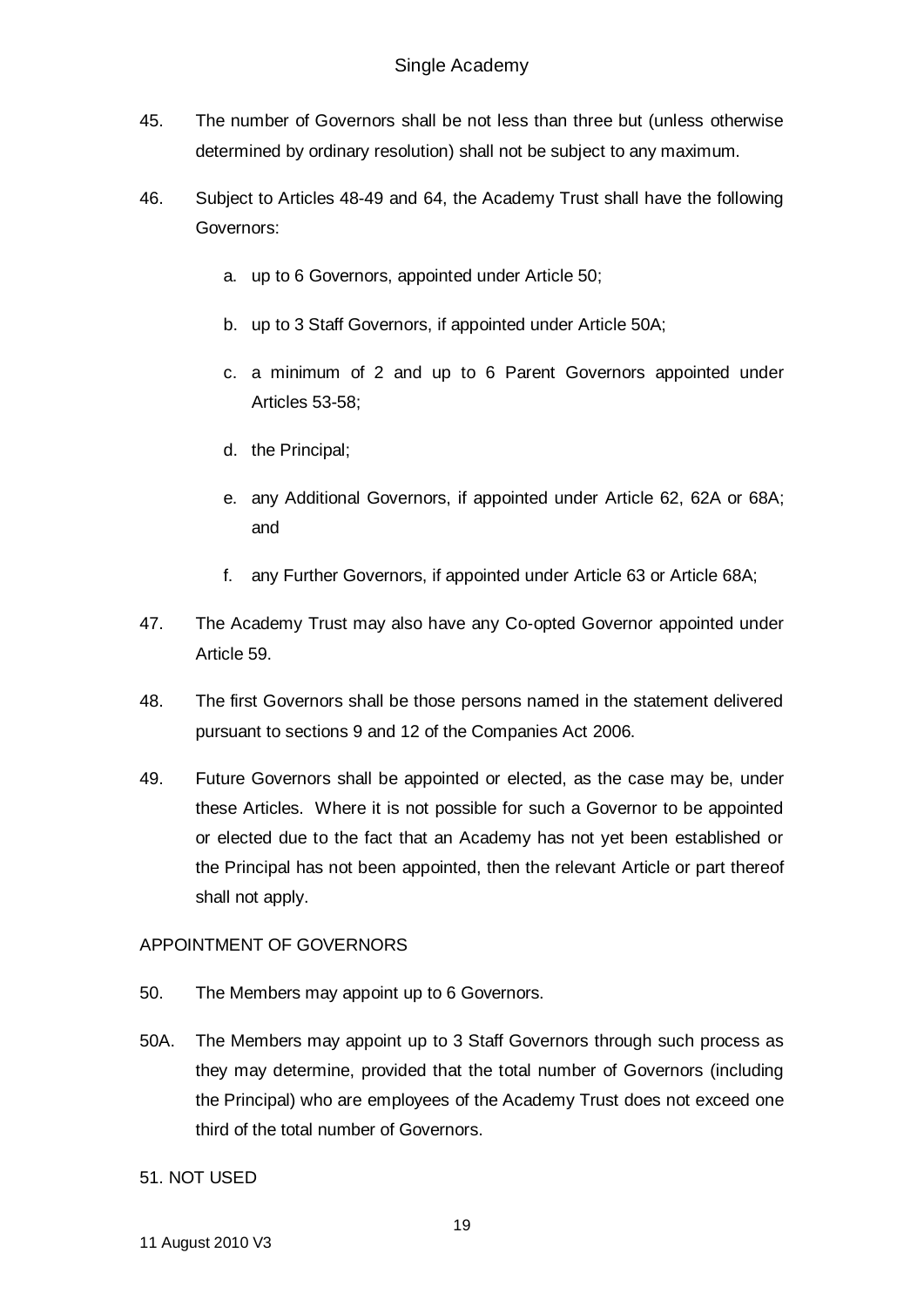- 52. The Principal shall be treated for all purposes as being an ex officio Governor.
- 53. Any of the first Governors who were previously elected to serve as parent governors of the Academy's predecessor school, Honiton Community College, shall be initial Parent Governors. Other initial Parent Governors shall be appointed by the Members on the basis that they were previously elected to serve as parent governors of the Academy's predecessor school, Honiton Community College.
- 53A. Subject to Article 53 and 57, the Parent Governors shall be elected by parents of registered pupils at the Academy. A Parent Governor must be a parent of a pupil at the Academy at the time when he is elected.
- 54. The Governing Body shall make all necessary arrangements for, and determine all other matters relating to, an election of Parent Governors, including any question of whether a person is a parent of a registered pupil at the Academy. Any election of Parent Governors which is contested shall be held by secret ballot.
- 55. The arrangements made for the election of a Parent Governor shall provide for every person who is entitled to vote in the election to have an opportunity to do so by post or, if he prefers, by having his ballot paper returned to the Academy Trust by a registered pupil at the Academy.
- 56. Where a vacancy for a Parent Governor is required to be filled by election, the Governing Body shall take such steps as are reasonably practical to secure that every person who is known to them to be a parent of a registered pupil at the Academy is informed of the vacancy and that it is required to be filled by election, informed that he is entitled to stand as a candidate, and vote at the election, and given an opportunity to do so.
- 57. The number of Parent Governors required shall be made up by Parent Governors appointed by the Governing Body if the number of parents standing for election is less than the number of vacancies.
- 58. In appointing a Parent Governor the Governing Body shall appoint a person who is the parent of a registered pupil at the Academy; or where it is not reasonably practical to do so, a person who is the parent of a child of compulsory school age.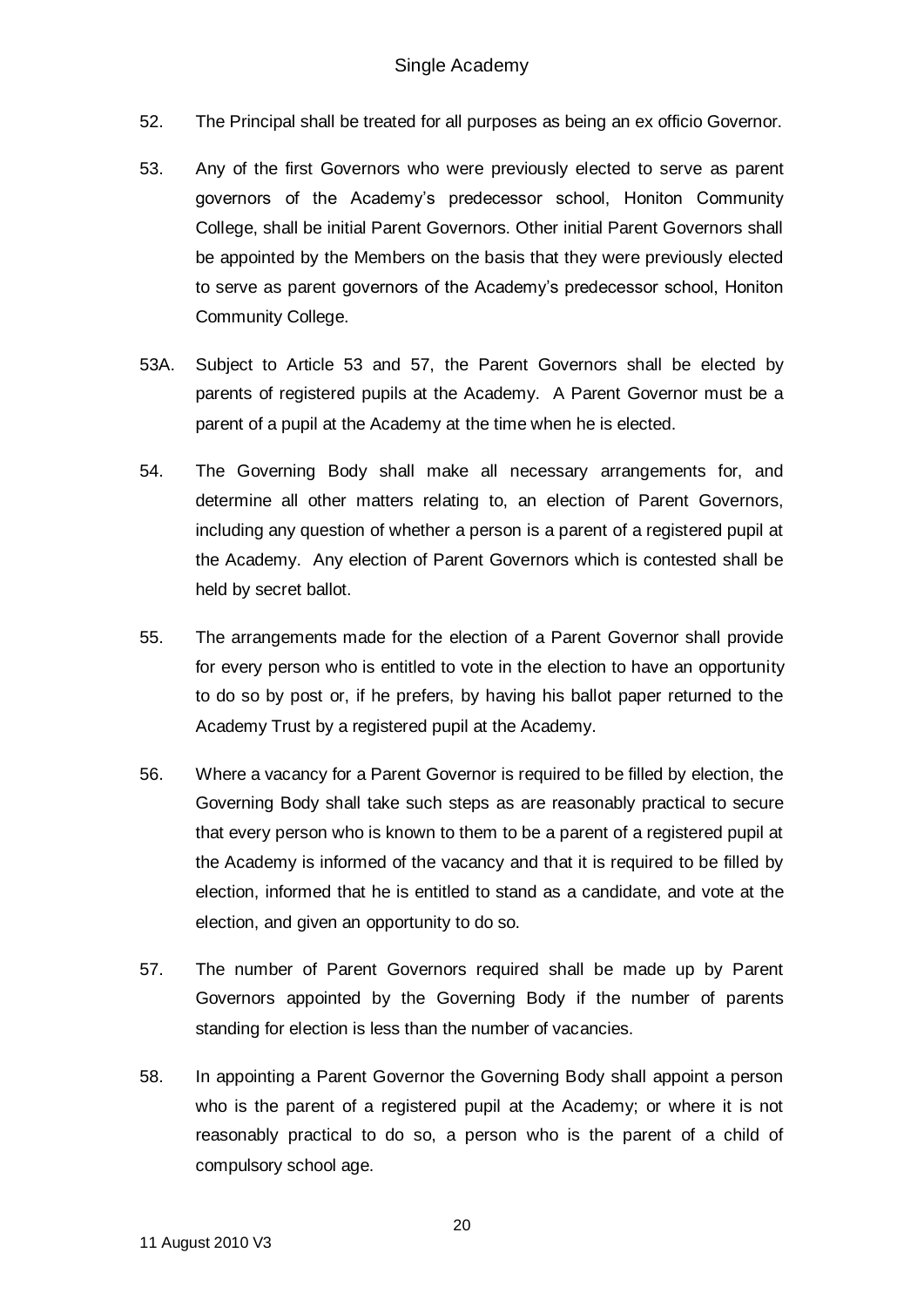# CO-OPTED GOVERNORS

59. The Governors may appoint up to 3 Co-opted Governors. A 'Co-opted Governor' means a person who is appointed to be a Governor by being Coopted by Governors who have not themselves been so appointed. The Governors may not co-opt an employee of the Academy Trust as a Co-opted Governor if thereby the number of Governors who are employees of the Academy Trust would exceed one third of the total number of Governors (including the Principal).

## APPOINTMENT OF ADDITIONAL GOVERNORS

60. The Secretary of State may give a warning notice to the Governors where he is satisfied—

- i) that the standards of performance of pupils at the Academy are unacceptably low, or
- ii) that there has been a serious breakdown in the way the Academy is managed or governed, or
- iii) that the safety of pupils or staff of the Academy is threatened (whether by a breakdown of discipline or otherwise).

61. For the purposes of Article 60 a 'warning notice' is a notice in writing by the Secretary of State to the Academy Trust delivered to the Office setting out—

a) the matters referred to in Article 60;

b) the action which he requires the Governors to take in order to remedy those matters; and

c) the period within which that action is to be taken by the Governors ('the compliance period').

62. The Secretary of State may appoint such Additional Governors as he thinks fit if the Secretary of State has:

a) given the Governors a warning notice in accordance with Article 60 ; and

b) the Governors have failed to comply, or secure compliance, with the notice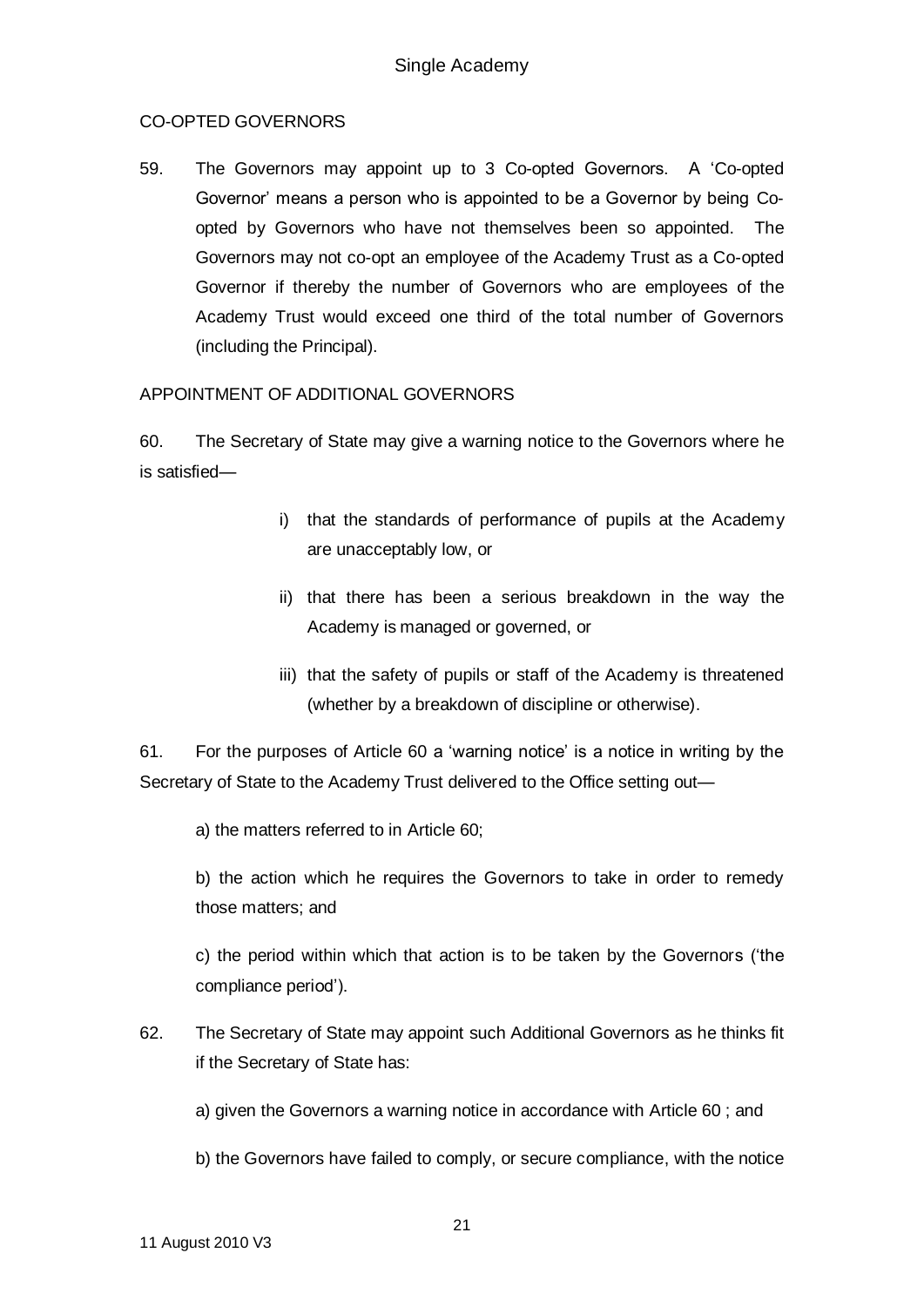to the Secretary of State's satisfaction within the compliance period.

- 62A The Secretary of State may also appoint such Additional Governors where following an Inspection by the Chief Inspector in accordance with the Education Act 2005 (an "Inspection") the Academy Trust receives an Ofsted grading (being a grade referred to in The Framework for School Inspection or any modification or replacement of that document for the time being in force) which amounts to a drop, either from one Inspection to the next Inspection or between any two Inspections carried out within a 5 year period, of two Ofsted grades. For the purposes of the foregoing the grade received by the Academy's predecessor school, Honiton Community College, shall be regarded as the grade received by the Academy.
- 63. The Secretary of State may also appoint such Further Governors as he thinks fit if a Special Measures Termination Event (as defined in the Funding Agreement) occurs in respect of the Academy.
- 64. Within 5 days of the Secretary of State appointing any Additional or Further Governors in accordance with Articles 62, 62A or 63, any Governors appointed under Article 50 and holding office immediately preceding the appointment of such Governors, shall resign immediately and the Members' power to appoint Governors under Article 50 shall remain suspended until the Secretary of State removes one or more of the Additional or Further Governors.

#### TERM OF OFFICE

65. The term of office for any Governor shall be 4 years, save that this time limit shall not apply to the Principal nor to any Governor who was serving as a governor of the Academy's predecessor school, Honiton Community College, immediately prior to the Academy's establishment, whose term of office shall be specified at the time of their appointment. Subject to remaining eligible to be a particular type of Governor, any Governor may be re-appointed or reelected.

### RESIGNATION AND REMOVAL

66. A Governor shall cease to hold office if he resigns his office by notice to the Academy Trust (but only if at least three Governors will remain in office when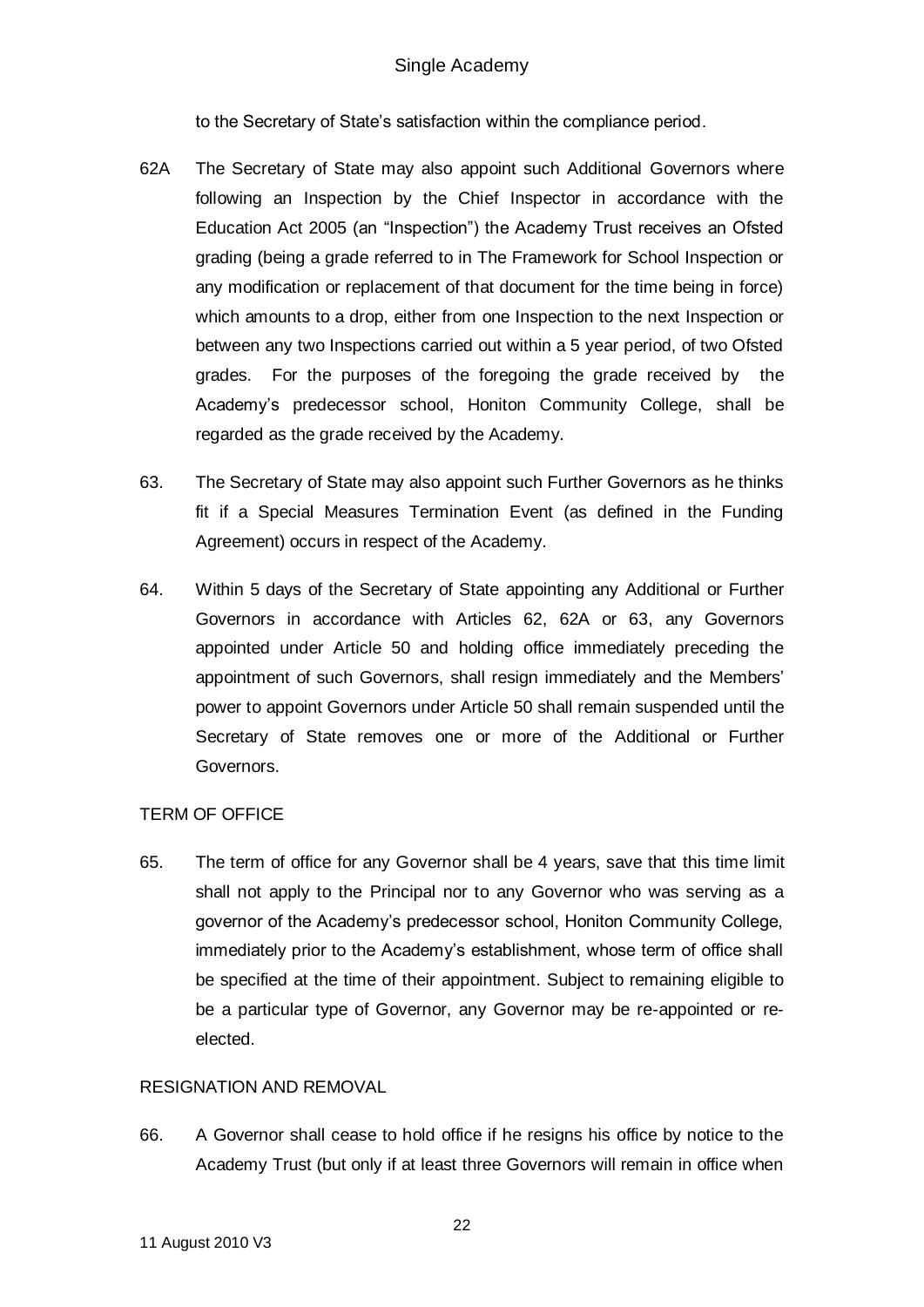the notice of resignation is to take effect).

- 67. A Governor shall cease to hold office if he is removed by the person or persons who appointed him. This Article does not apply in respect of a Parent Governor.
- 68. Where a Governor resigns his office or is removed from office, the Governor or, where he is removed from office, those removing him, shall give written notice thereof to the Secretary.
- 68A. Where an Additional or Further Governor appointed pursuant to Articles 62, 62A or 63 ceases to hold office as a Governor for any reason, other than being removed by the Secretary of State, the Secretary of State shall be entitled to appoint an Additional or Further Governor in his place.

## DISQUALIFICATION OF GOVERNORS

- 69. No person shall be qualified to be a Governor unless he is aged 18 or over at the date of his election or appointment. No current pupil of the Academy shall be a Governor.
- 70. A Governor shall cease to hold office if he becomes incapable by reason of mental disorder, illness or injury of managing or administering his own affairs.
- 71. A Governor shall cease to hold office if he is absent without the permission of the Governors from all their meetings held within a period of six months and the Governors resolve that his office be vacated.
- 72. A person shall be disqualified from holding or continuing to hold office as a Governor if—

a) his estate has been sequestrated and the sequestration has not been discharged, annulled or reduced; or

b) he is the subject of a bankruptcy restrictions order or an interim order.

73. A person shall be disqualified from holding or continuing to hold office as a Governor at any time when he is subject to a disqualification order or a disqualification undertaking under the Company Directors Disqualification Act 1986 or to an order made under section 429(2)(b) of the Insolvency Act 1986 (failure to pay under county court administration order).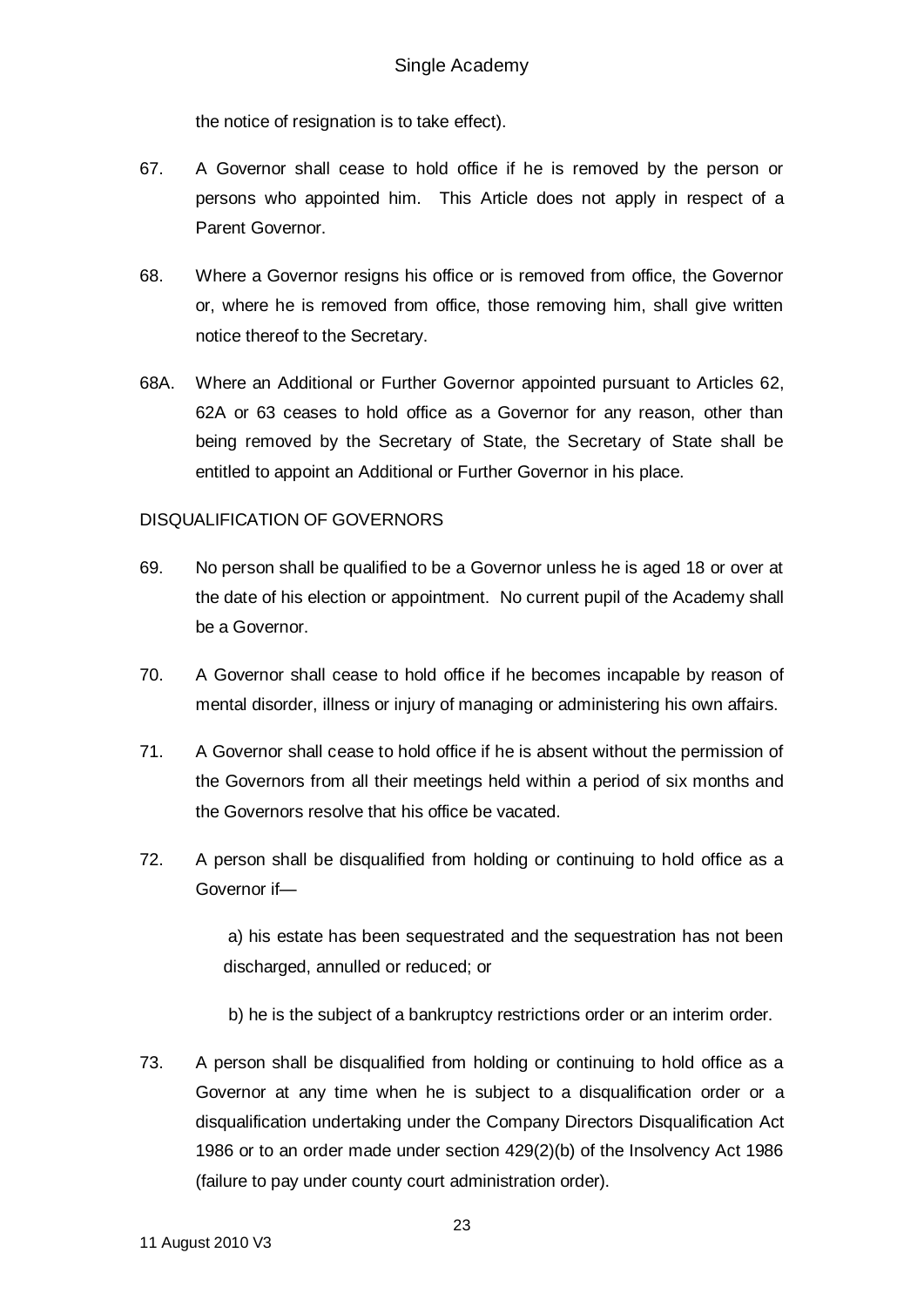- 74. A Governor shall cease to hold office if he ceases to be a Governor by virtue of any provision in the Companies Act 2006 or is disqualified from acting as a trustee by virtue of section 72 of the Charities Act 1993 (or any statutory reenactment or modification of that provision).
- 75. A person shall be disqualified from holding or continuing to hold office as a Governor if he has been removed from the office of charity trustee or trustee for a charity by an order made by the Charity Commission or the High Court on the grounds of any misconduct or mismanagement in the administration of the charity for which he was responsible or to which he was privy, or which he by his conduct contributed to or facilitated.
- 76. A person shall be disqualified from holding or from continuing to hold office as a Governor at any time when he is:

a) included in the list kept by the Secretary of State under section 1 of the Protection of Children Act 1999; or

b) disqualified from working with children in accordance with Section 35 of the Criminal Justice and Court Services Act 2000; or

c) barred from regulated activity relating to children (within the meaning of section 3(2) of the Safeguarding Vulnerable Groups Act 2006)

- 77. A person shall be disqualified from holding or continuing to hold office as a Governor if he is a person in respect of whom a direction has been made under section 142 of the Education Act 2002 or is subject to any prohibition or restriction which takes effect as if contained in such a direction.
- 78. A person shall be disqualified from holding or continuing to hold office as a Governor where he has, at any time, been convicted of any criminal offence, excluding any that have been spent under the Rehabilitation of Offenders Act 1974 as amended, and excluding any offence for which the maximum sentence is a fine or a lesser sentence except where a person has been convicted of any offence which falls under section 72 of the Charities Act 1993.
- 79. After the Academy has opened, a person shall be disqualified from holding or continuing to hold office as a Governor if he has not provided to the chairman of the Governors a criminal records certificate at an enhanced disclosure level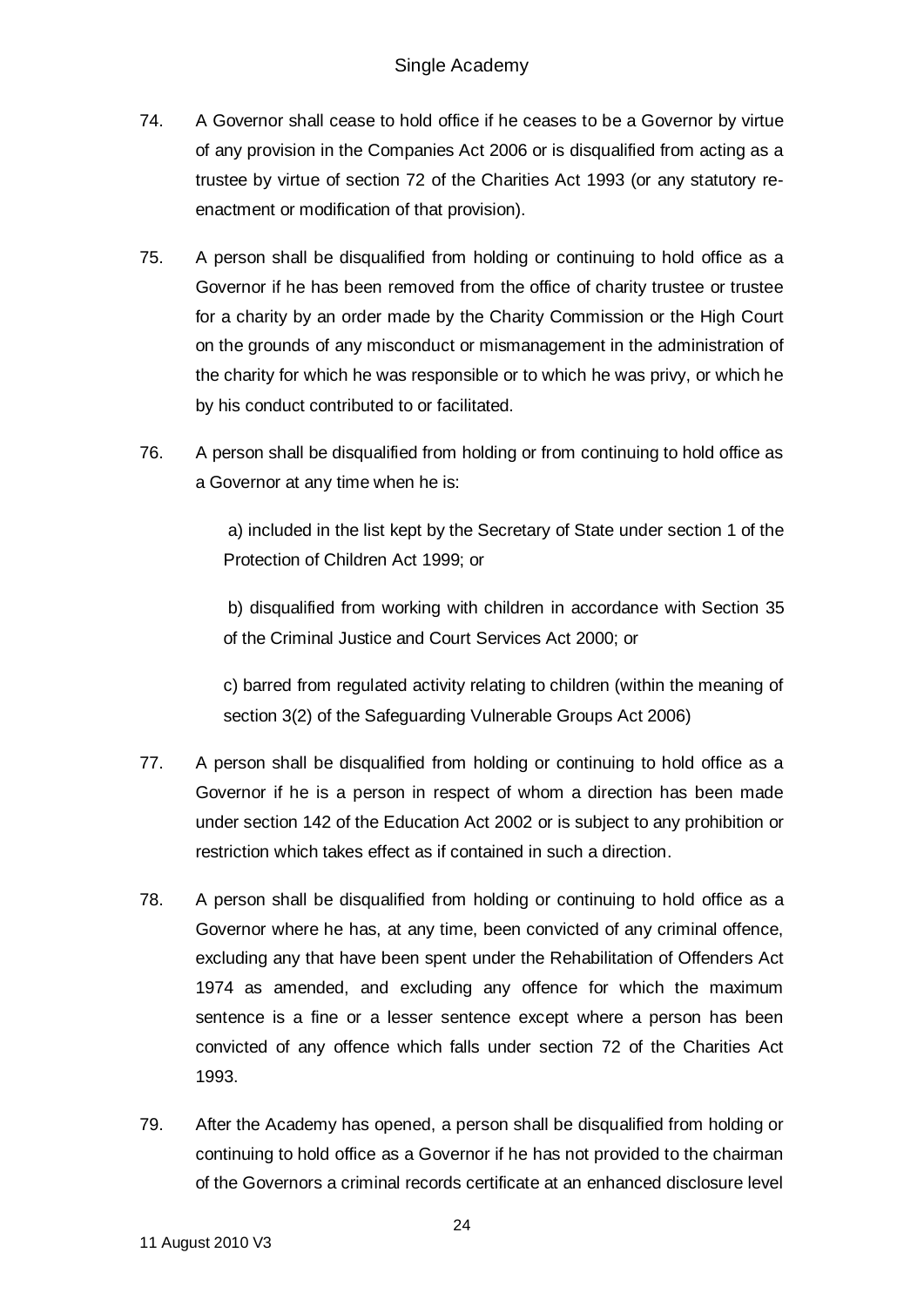under section 113B of the Police Act 1997. In the event that the certificate discloses any information which would in the opinion of either the chairman or the Principal confirm their unsuitability to work with children that person shall be disqualified. If a dispute arises as to whether a person shall be disqualified, a referral shall be made to the Secretary of State to determine the matter. The determination of the Secretary of State shall be final.

- 80. Where, by virtue of these Articles a person becomes disqualified from holding, or continuing to hold office as a Governor; and he is, or is proposed, to become such a Governor, he shall upon becoming so disqualified give written notice of that fact to the Secretary.
- 81. Articles 69 to 80 and Articles 98-99 also apply to any member of any committee of the Governors who is not a Governor.

#### SECRETARY TO THE GOVERNORS

82. The Secretary shall be appointed by the Governors for such term, at such remuneration and upon such conditions as they may think fit; and any Secretary so appointed may be removed by them. The Secretary shall not be a Governor or a Principal. Notwithstanding this Article, the Governors may, where the Secretary fails to attend a meeting of theirs, appoint any one of their number or any other person to act as Secretary for the purposes of that meeting.

#### CHAIRMAN AND VICE-CHAIRMAN OF THE GOVERNORS

- 83. The Governors shall each school year, at their first meeting in that year, elect a chairman and a vice-chairman from among their number. A Governor who is employed by the Academy Trust shall not be eligible for election as chairman or vice-chairman.
- 84. Subject to Article 85, the chairman or vice-chairman shall hold office as such until his successor has been elected in accordance with Article 86.
- 85. The chairman or vice-chairman may at any time resign his office by giving notice in writing to the Secretary. The chairman or vice-chairman shall cease to hold office if—

a) he ceases to be a Governor;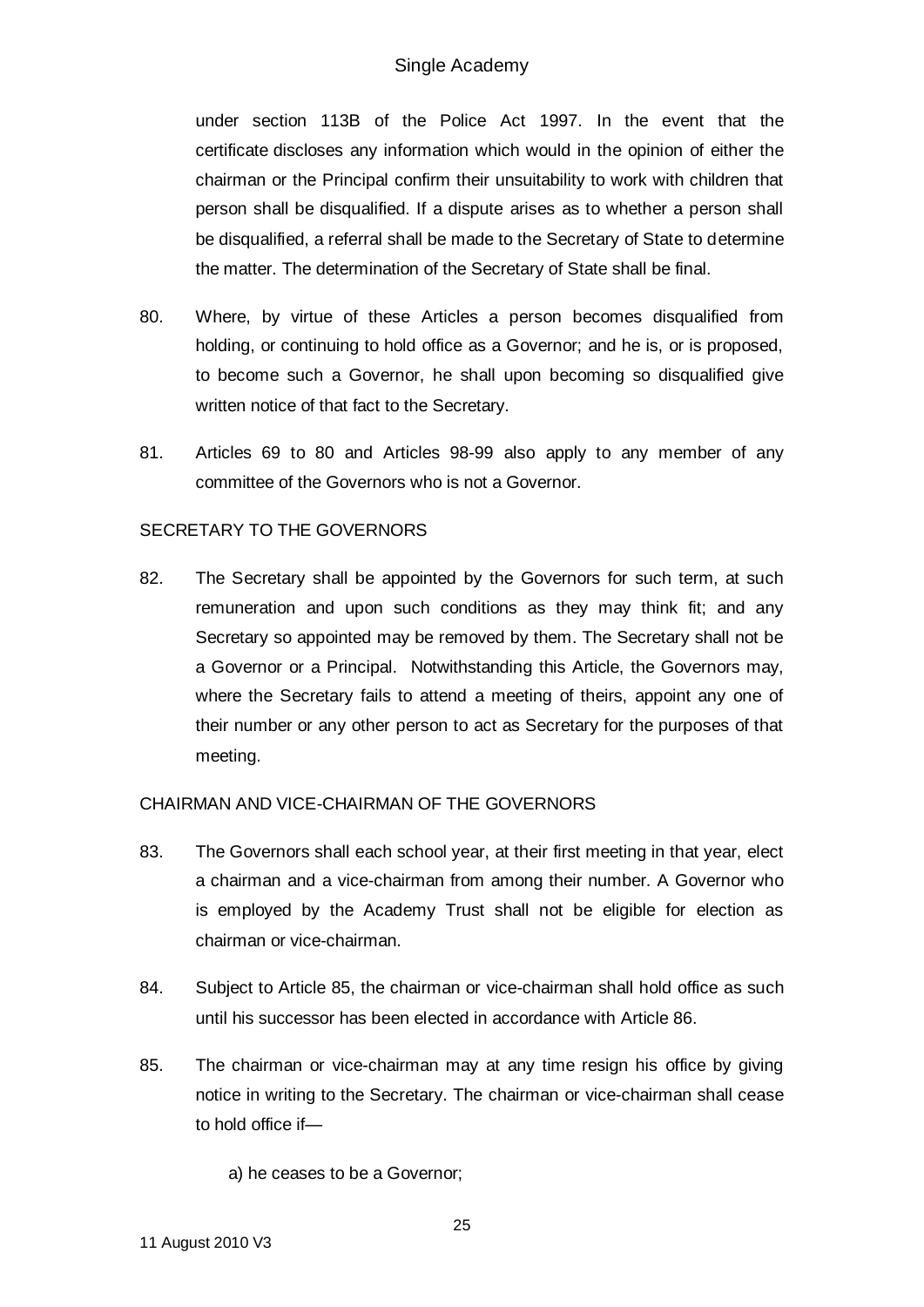b) he is employed by the Academy Trust;

c) he is removed from office in accordance with these Articles; or

- d) in the case of the vice-chairman, he is elected in accordance with these Articles to fill a vacancy in the office of chairman.
- 86. Where by reason of any of the matters referred to in Article 85, a vacancy arises in the office of chairman or vice-chairman, the Governors shall at their next meeting elect one of their number to fill that vacancy.
- 87. Where the chairman is absent from any meeting or there is at the time a vacancy in the office of the chairman, the vice-chairman shall act as the chair for the purposes of the meeting.
- 88. Where in the circumstances referred to in Article 87 the vice-chairman is also absent from the meeting or there is at the time a vacancy in the office of vicechairman, the Governors shall elect one of their number to act as a chairman for the purposes of that meeting, provided that the Governor elected shall not be a person who is employed by the Academy Trust.
- 89. The Secretary shall act as chairman during that part of any meeting at which the chairman is elected.
- 90. Any election of the chairman or vice-chairman which is contested shall be held by secret ballot.
- 91. The Governors may remove the chairman or vice-chairman from office in accordance with these Articles.
- 92. A resolution to remove the chairman or vice-chairman from office which is passed at a meeting of the Governors shall not have effect unless—

a) it is confirmed by a resolution passed at a second meeting of the Governors held not less than fourteen days after the first meeting; and

b) the matter of the chairman's or vice-chairman's removal from office is specified as an item of business on the agenda for each of those meetings.

93. Before the Governors resolve at the relevant meeting on whether to confirm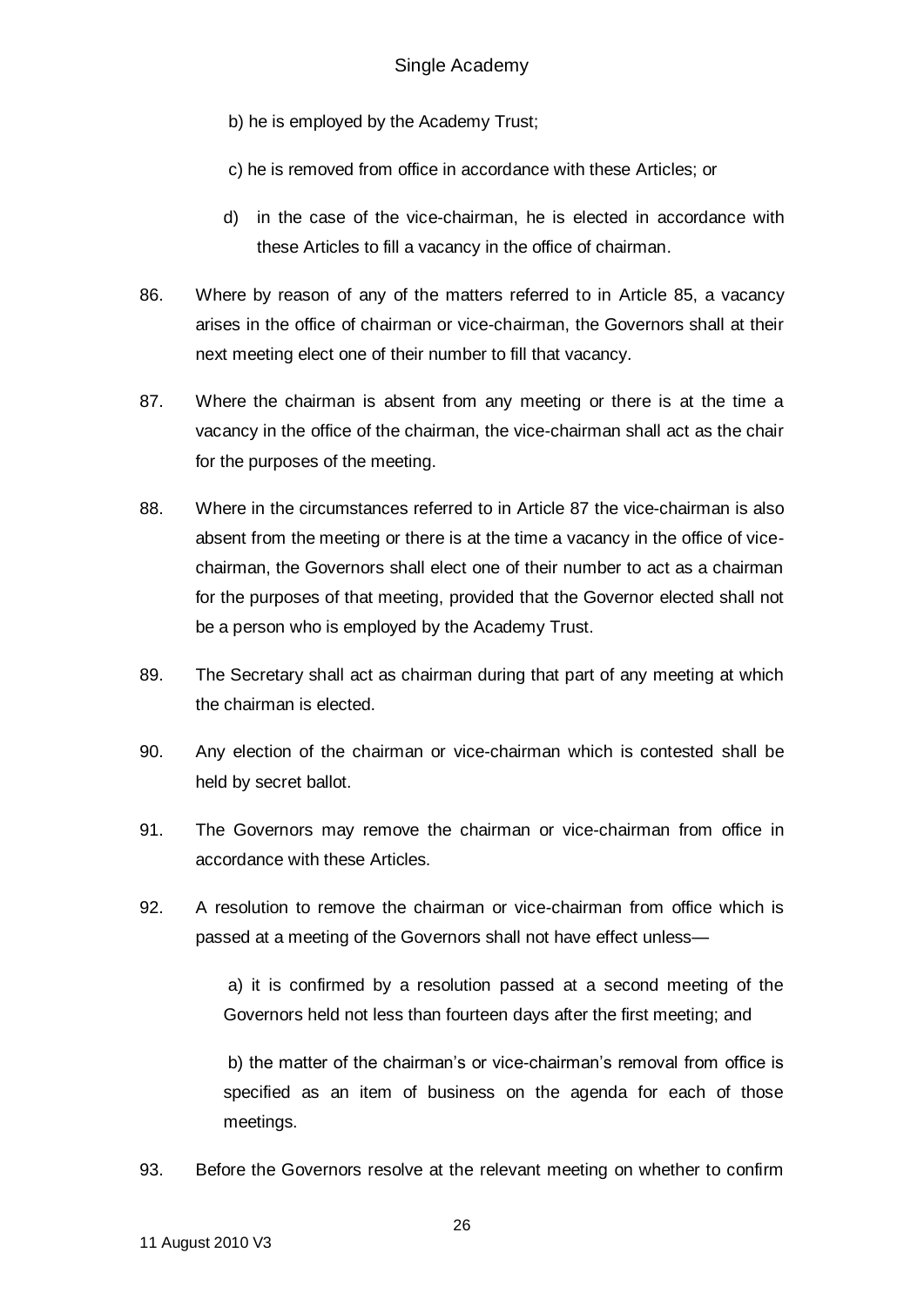the resolution to remove the chairman or vice-chairman from office, the Governor or Governors proposing his removal shall at that meeting state their reasons for doing so and the chairman or vice-chairman shall be given an opportunity to make a statement in response.

## POWERS OF GOVERNORS

- 94. Subject to provisions of the Companies Act 2006, the Articles and to any directions given by special resolution, the business of the Academy Trust shall be managed by the Governors who may exercise all the powers of the Academy Trust. No alteration of the Articles and no such direction shall invalidate any prior act of the Governors which would have been valid if that alteration had not been made or that direction had not been given. The powers given by this Article shall not be limited by any special power given to the Governors by the Articles and a meeting of Governors at which a quorum is present may exercise all the powers exercisable by the Governors.
- 95. In addition to all powers hereby expressly conferred upon them and without detracting from the generality of their powers under the Articles the Governors shall have the following powers, namely:

a) to expend the funds of the Academy Trust in such manner as they shall consider most beneficial for the achievement of the Object and to invest in the name of the Academy Trust such part of the funds as they may see fit and to direct the sale or transposition of any such investments and to expend the proceeds of any such sale in furtherance of the Object; and

- b) to enter into contracts on behalf of the Academy Trust.
- 96. In the exercise of their powers and functions, the Governors may consider any advice given by the Principal and any other executive officer.
- 97. Any bank account in which any money of the Academy Trust is deposited shall be operated by the Governors in the name of the Academy Trust. All cheques and orders for the payment of money from such an account shall be signed by at least two signatories authorised by the Governors.

# CONFLICTS OF INTEREST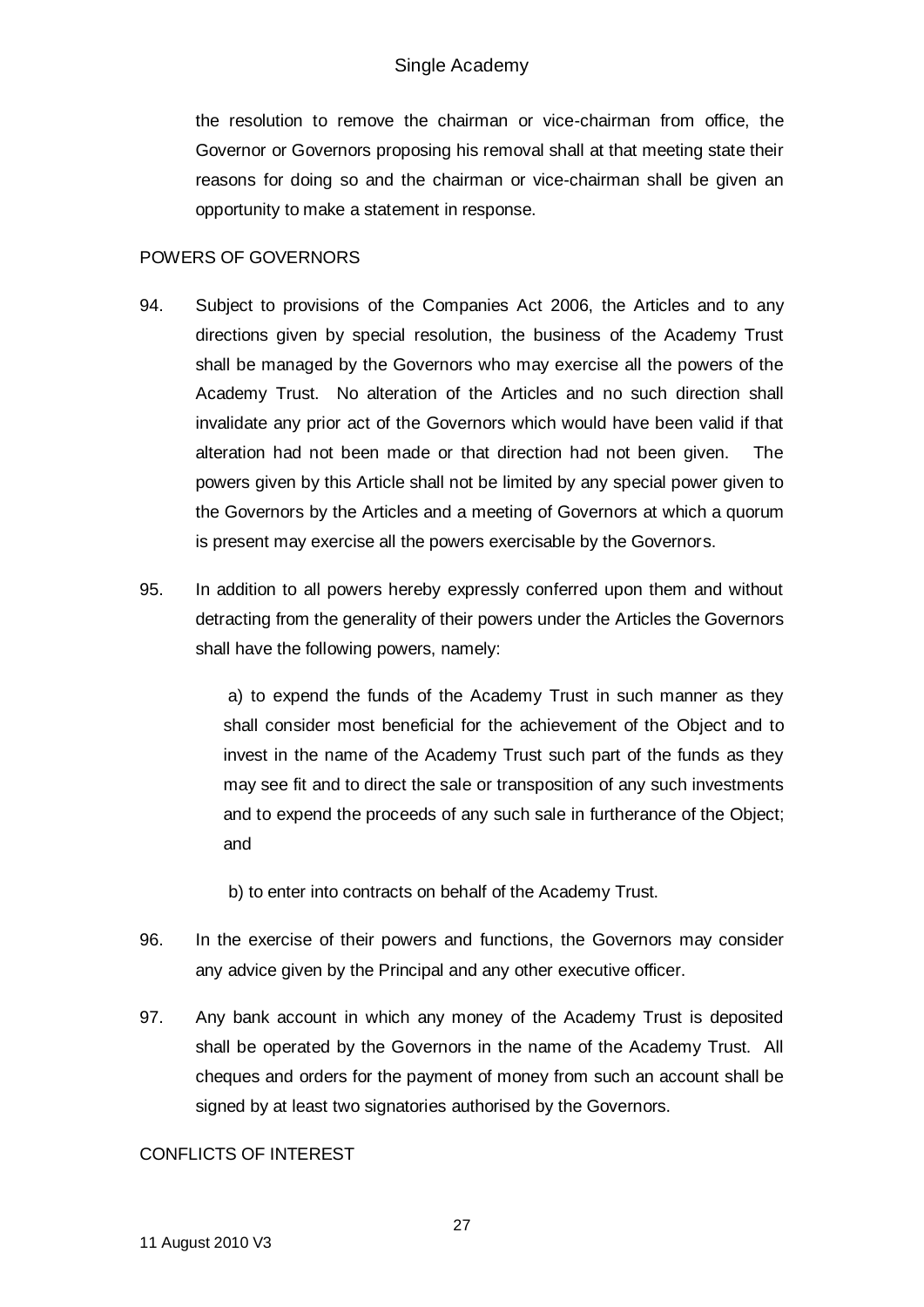- 98. Any Governor who has or can have any direct or indirect duty or personal interest (including but not limited to any Personal Financial Interest) which conflicts or may conflict with his duties as a Governor shall disclose that fact to the Governors as soon as he becomes aware of it. A Governor must absent himself from any discussions of the Governors in which it is possible that a conflict will arise between his duty to act solely in the interests of the Academy Trust and any duty or personal interest (including but not limited to any Personal Financial Interest).
- 99. For the purpose of Article 98, a Governor has a Personal Financial Interest in the employment or remuneration of, or the provision of any other benefit to, that Governor as permitted by and as defined by articles **6.5-6.9** .

## THE MINUTES

100. The minutes of the proceedings of a meeting of the Governors shall be drawn up and entered into a book kept for the purpose by the person acting as Secretary for the purposes of the meeting; and shall be signed (subject to the approval of the Governors) at the same or next subsequent meeting by the person acting as chairman thereof. The minutes shall include a record of:

a) all appointments of officers made by the Governors; and

b) all proceedings at meetings of the Academy Trust and of the Governors and of committees of Governors including the names of the Governors present at each such meeting.

# **COMMITTEES**

101. Subject to these Articles, the Governors may establish any committee. Subject to these Articles, the constitution, membership and proceedings of any committee shall be determined by the Governors. The establishment, terms of reference, constitution and membership of any committee of the Governors shall be reviewed at least once in every twelve months. The membership of any committee of the Governors may include persons who are not Governors, provided that a majority of members of any such committee shall be Governors. The Governors may determine that some or all of the members of a committee who are not Governors shall be entitled to vote in any proceedings of the committee. No vote on any matter shall be taken at a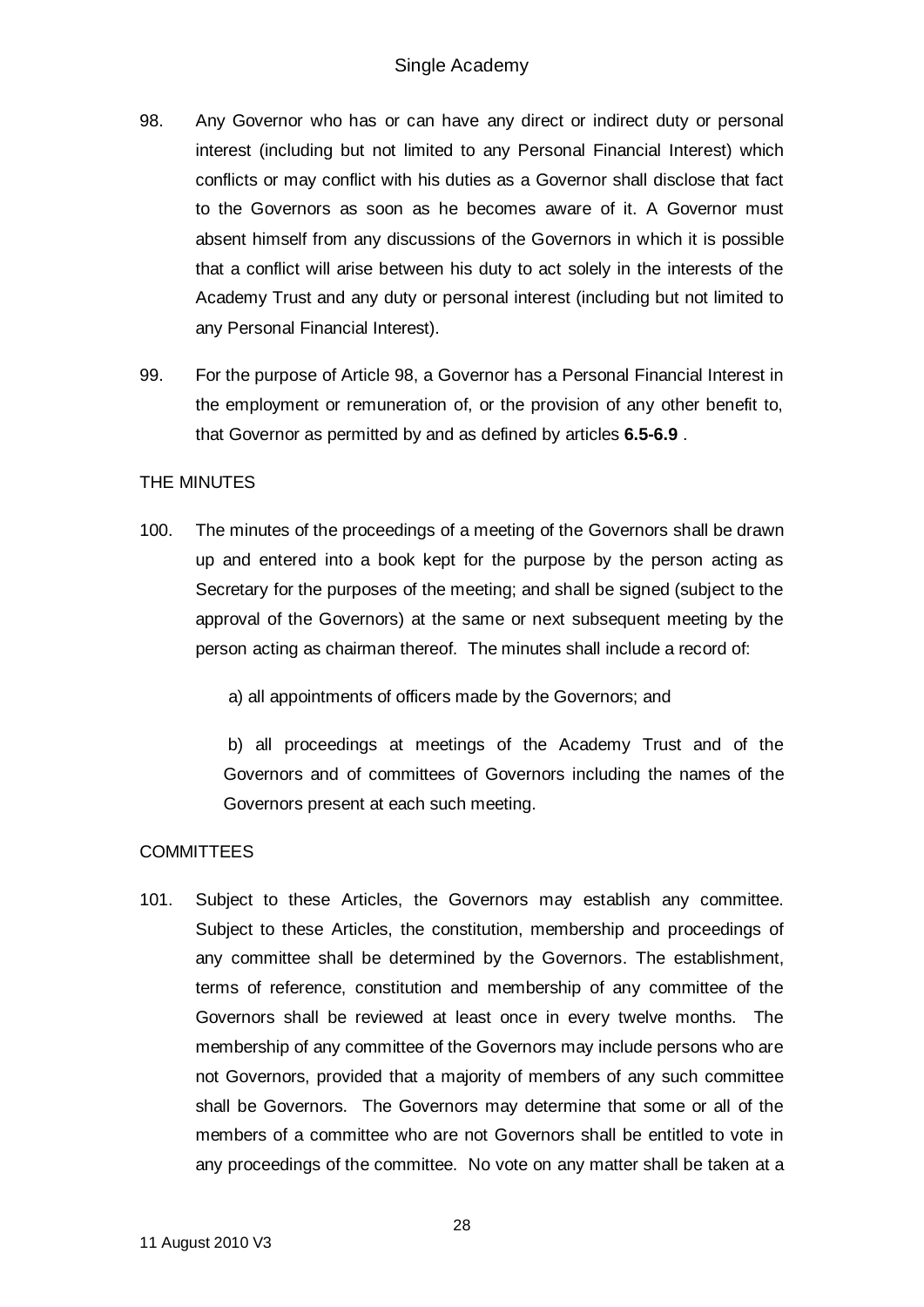meeting of a committee of the Governors unless the majority of members of the committee present are Governors.

### DELEGATION

- 102. The Governors may delegate to any Governor, committee, the Principal or any other holder of an executive office, such of their powers or functions as they consider desirable to be exercised by them. Any such delegation may be made subject to any conditions the Governors may impose and may be revoked or altered.
- 103. Where any power or function of the Governors is exercised by any committee, any Governor, Principal or any other holder of an executive office, that person or committee shall report to the Governors in respect of any action taken or decision made with respect to the exercise of that power or function at the meeting of the Governors immediately following the taking of the action or the making of the decision.

## PRINCIPAL

104. The Governors shall appoint the Principal. The Governors may delegate such powers and functions as they consider are required by the Principal for the internal organisation, management and control of the Academy (including the implementation of all policies approved by the Governors and for the direction of the teaching and curriculum at the Academy).

# MEETINGS OF THE GOVERNORS

- 105. Subject to these Articles, the Governors may regulate their proceedings as they think fit.
- 106. The Governors shall hold at least three meetings in every school year. Meetings of the Governors shall be convened by the Secretary. In exercising his functions under this Article the Secretary shall comply with any direction—

# a) given by the Governors; or

b) given by the chairman of the Governors or, in his absence or where there is a vacancy in the office of chairman, the vice-chairman of the Governors, so far as such direction is not inconsistent with any direction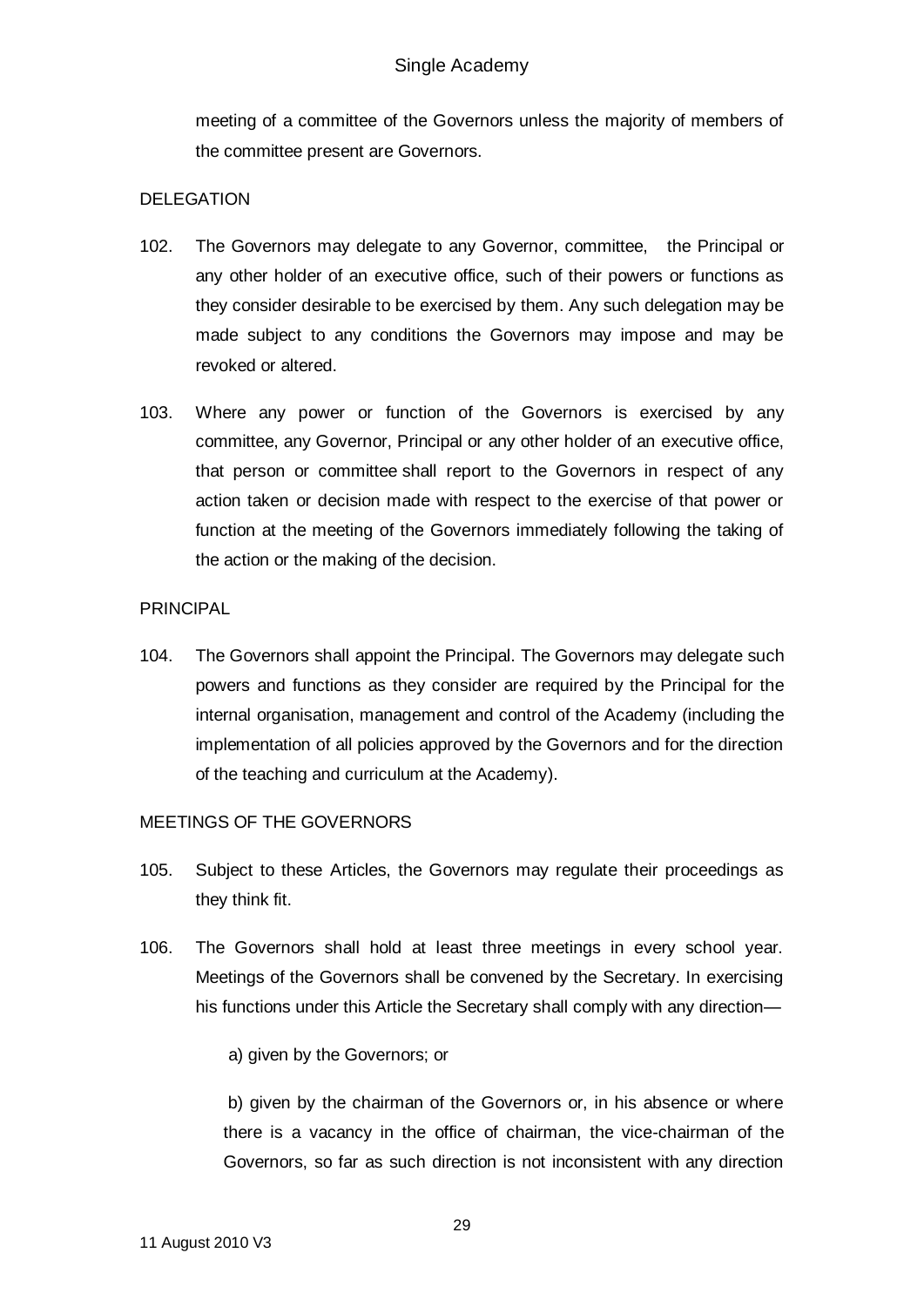given as mentioned in (a).

- 107. Any three Governors may, by notice in writing given to the Secretary, requisition a meeting of the Governors; and it shall be the duty of the Secretary to convene such a meeting as soon as is reasonably practicable.
- 108. Each Governor shall be given at least fourteen clear days before the date of a meeting –

a) notice in writing thereof, signed by the Secretary, and sent to each Governor at the address provided by each Governor from time to time; and

b) a copy of the agenda for the meeting;

provided that where the chairman or, in his absence or where there is a vacancy in the office of chairman, the vice-chairman, so determines on the ground that there are matters demanding urgent consideration, it shall be sufficient if the written notice of a meeting, and the copy of the agenda thereof are given within such shorter period as he directs.

- 109. The convening of a meeting and the proceedings conducted thereat shall not be invalidated by reason of any individual not having received written notice of the meeting or a copy of the agenda thereof.
- 110. A resolution to rescind or vary a resolution carried at a previous meeting of the Governors shall not be proposed at a meeting of the Governors unless the consideration of the rescission or variation of the previous resolution is a specific item of business on the agenda for that meeting.
- 111. A meeting of the Governors shall be terminated forthwith if—
	- (a) the Governors so resolve; or
	- (b) the number of Governors present ceases to constitute a quorum for a meeting of the Governors in accordance with Article 114, subject to Article 116.
- 112. Where in accordance with Article 111 a meeting is not held or is terminated before all the matters specified as items of business on the agenda for the meeting have been disposed of, a further meeting shall be convened by the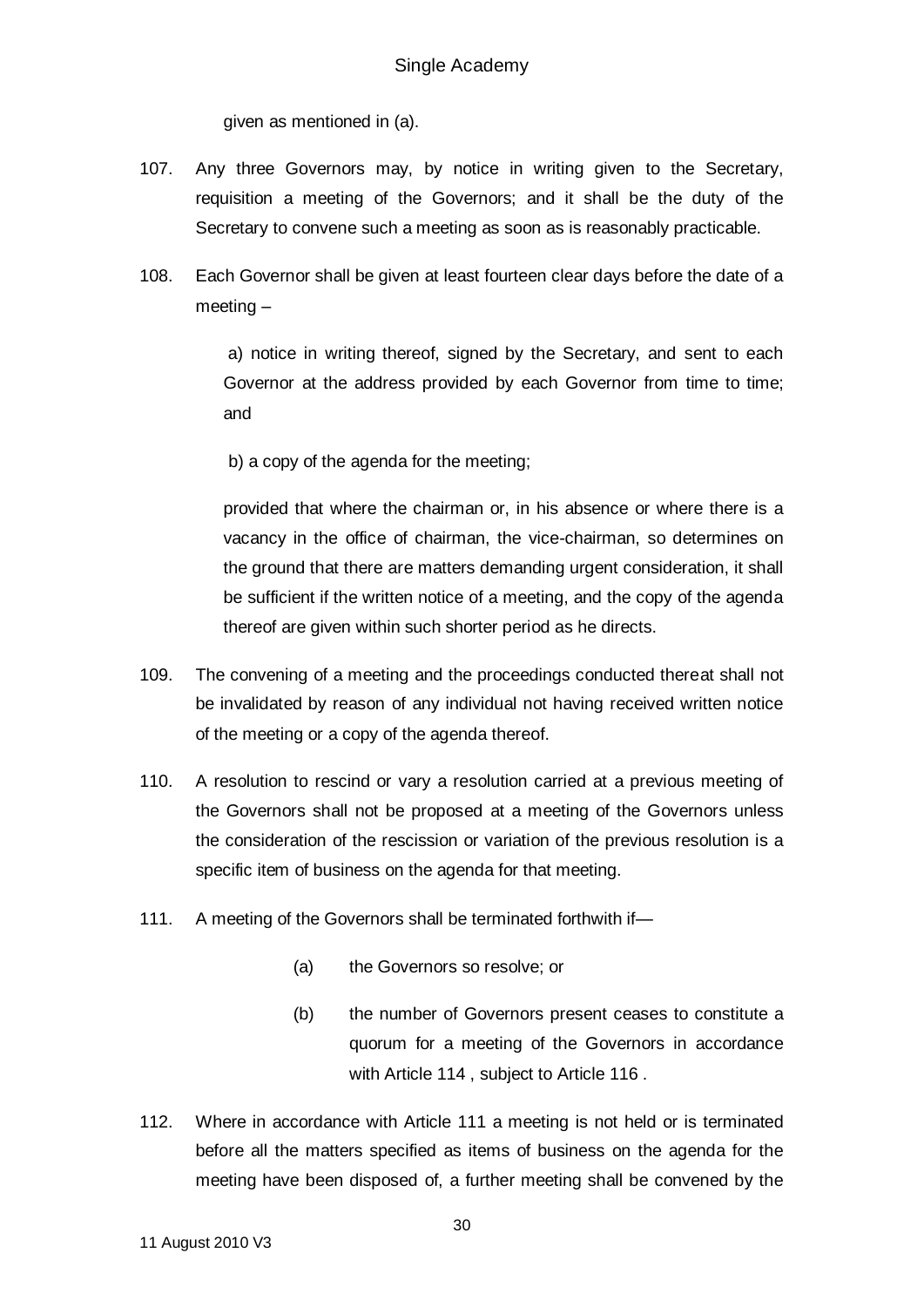Secretary as soon as is reasonably practicable, but in any event within seven days of the date on which the meeting was originally to be held or was so terminated.

- 113. Where the Governors resolve in accordance with Article 111 to adjourn a meeting before all the items of business on the agenda have been disposed of, the Governors shall before doing so determine the time and date at which a further meeting is to be held for the purposes of completing the consideration of those items, and they shall direct the Secretary to convene a meeting accordingly.
- 114. Subject to Article 116 the quorum for a meeting of the Governors, and any vote on any matter thereat, shall be any three Governors, or, where greater, any one third (rounded up to a whole number) of the total number of Governors holding office at the date of the meeting. If the Secretary of State has appointed Additional or Further Governors then a majority of the quorum must be made up of Additional or Further Governors.
- 115. The Governors may act notwithstanding any vacancies in their number, but, if the numbers of Governors is less than the number fixed as the quorum, the continuing Governors may act only for the purpose of filling vacancies or of calling a general meeting.
- 116. The quorum for the purposes of
	- a. appointing a parent Governor under Article 57;
	- b. any vote on the removal of a Governor in accordance with Article 67;
	- c. any vote on the removal of the chairman of the Governors in accordance with Article 91;

shall be any two-thirds (rounded up to a whole number) of the persons who are at the time Governors entitled to vote on those respective matters.

117. Subject to these Articles, every question to be decided at a meeting of the Governors shall be determined by a majority of the votes of the Governors present and voting on the question. Every Governor shall have one vote.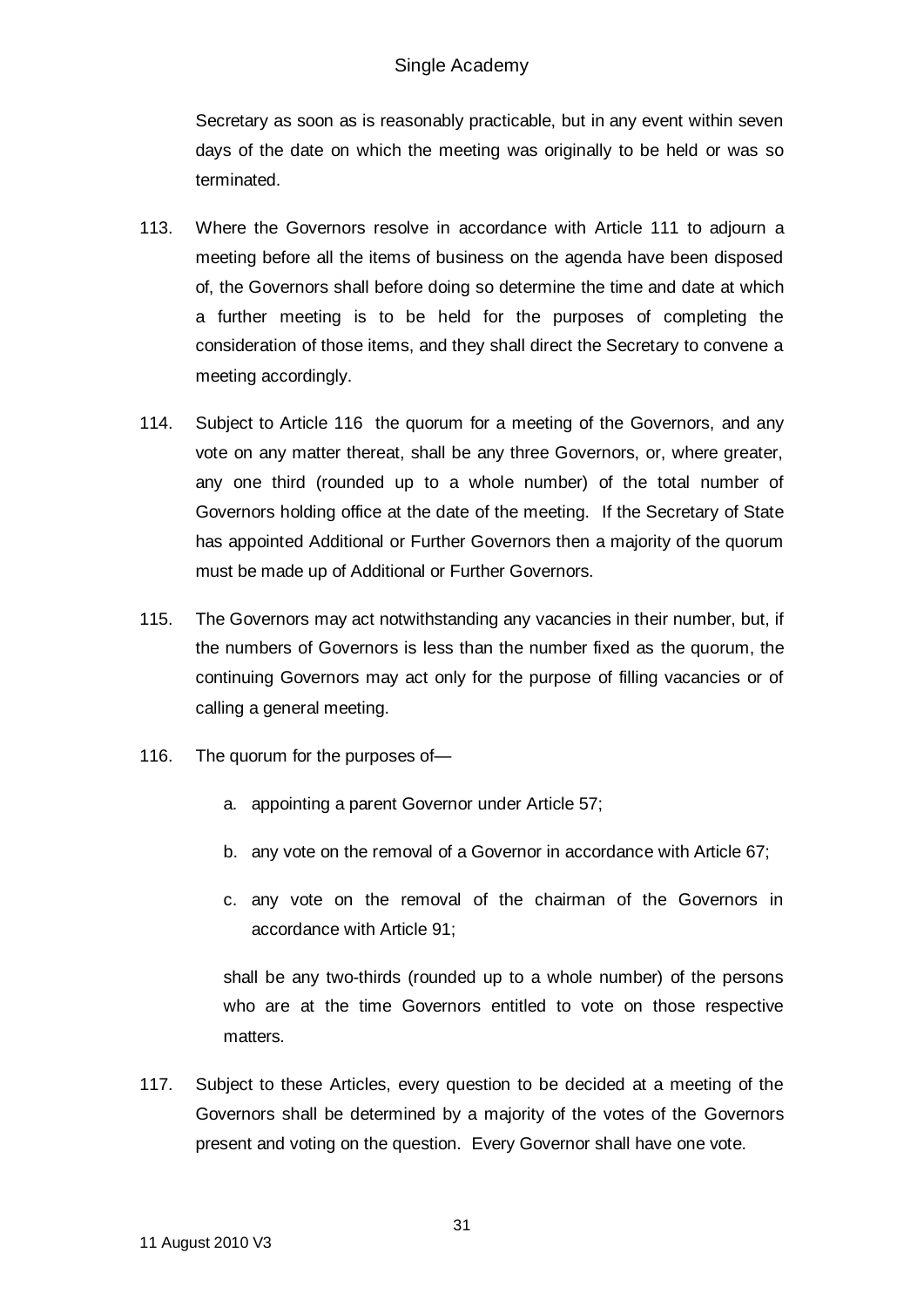- 118. Subject to Article 114-116, where there is an equal division of votes, the chairman of the meeting shall have a casting vote in addition to any other vote he may have.
- 119. The proceedings of the Governors shall not be invalidated by
	- a. any vacancy among their number; or
	- b. any defect in the election, appointment or nomination of any Governor.
- 120. A resolution in writing, signed by all the Governors entitled to receive notice of a meeting of Governors or of a committee of Governors, shall be valid and effective as if it had been passed at a meeting of Governors or (as the case may be) a committee of Governors duly convened and held. Such a resolution may consist of several documents in the same form, each signed by one or more of the Governors.
- 121. Subject to Article122, the Governors shall ensure that a copy of:
	- a. the agenda for every meeting of the Governors;
	- b. the draft minutes of every such meeting, if they have been approved by the person acting as chairman of that meeting;
	- c. the signed minutes of every such meeting; and
	- d. any report, document or other paper considered at any such meeting,

are, as soon as is reasonably practicable, made available at the Academy to persons wishing to inspect them.

122. There may be excluded from any item required to be made available in pursuance of Article 121, any material relating to—

> a. a named teacher or other person employed, or proposed to be employed, at the Academy;

b. a named pupil at, or candidate for admission to, the Academy; and

c. any matter which, by reason of its nature, the Governors are satisfied should remain confidential.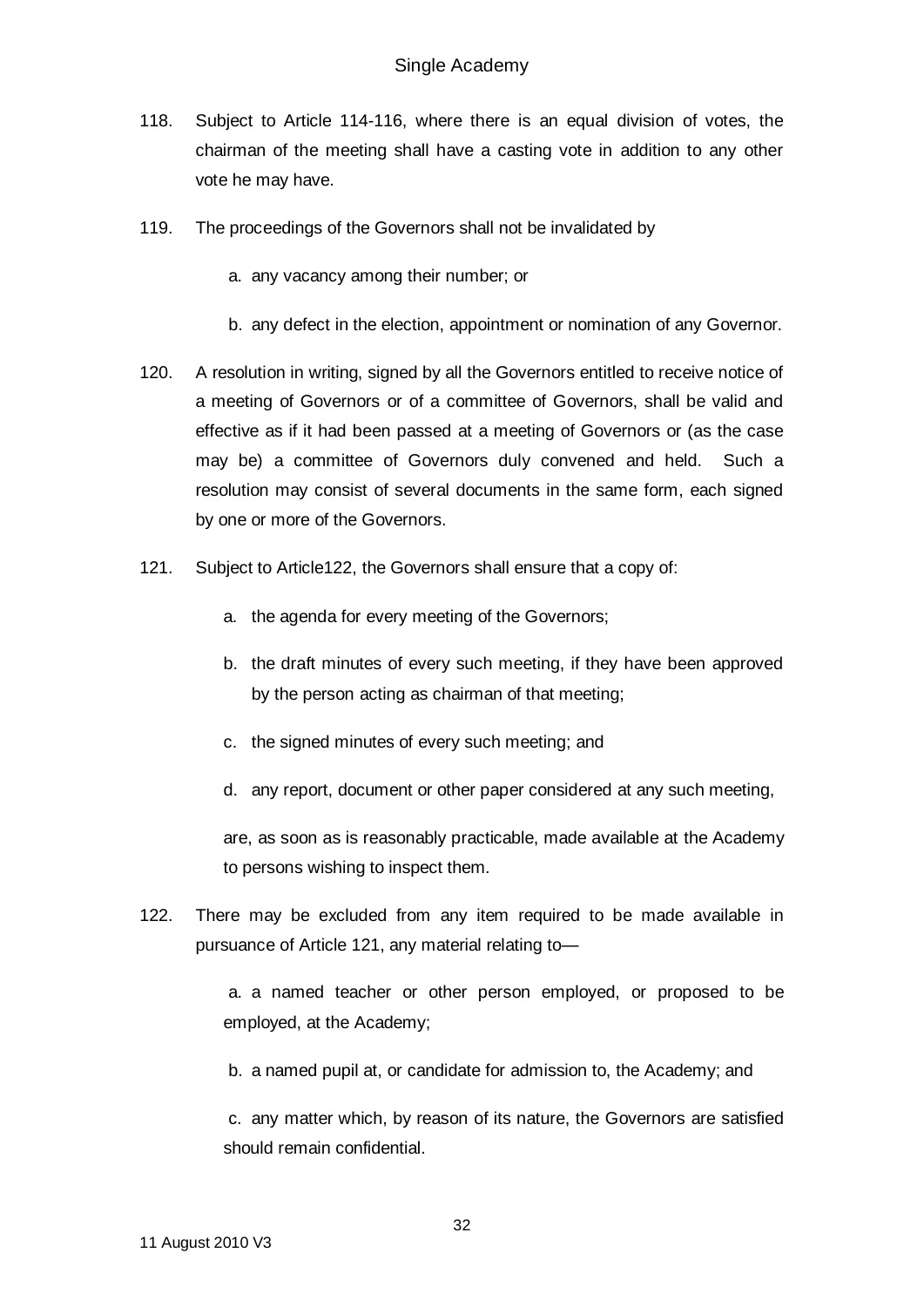123. Any Governor shall be able to participate in meetings of the Governors by telephone or video conference provided that:

> a. he has given notice of his intention to do so detailing the telephone number on which he can be reached and/or appropriate details of the video conference suite from which he shall be taking part at the time of the meeting at least 48 hours before the meeting; and

> b. the Governors have access to the appropriate equipment if after all reasonable efforts it does not prove possible for the person to participate by telephone or video conference the meeting may still proceed with its business provided it is otherwise quorate.

#### PATRONS AND HONORARY OFFICERS

124. The Governors may from time to time appoint any person whether or not a Member of the Academy Trust to be a patron of the Academy Trust or to hold any honorary office and may determine for what period he is to hold such office.

#### THE SEAL

125. The seal, if any, shall only be used by the authority of the Governors or of a committee of Governors authorised by the Governors. The Governors may determine who shall sign any instrument to which the seal is affixed and unless otherwise so determined it shall be signed by a Governor and by the Secretary or by a second Governor.

# **ACCOUNTS**

126. Accounts shall be prepared in accordance with the relevant Statement of Recommended Practice as if the Academy Trust was a non-exempt charity and Parts 15 and 16 of the Companies Act 2006 and shall file these with the Secretary of State and the Principal Regulator by 31 December each Academy Financial Year.

#### ANNUAL REPORT

127. The Governors shall prepare its Annual Report in accordance with the Statement of Recommended Practice as if the Academy Trust was a non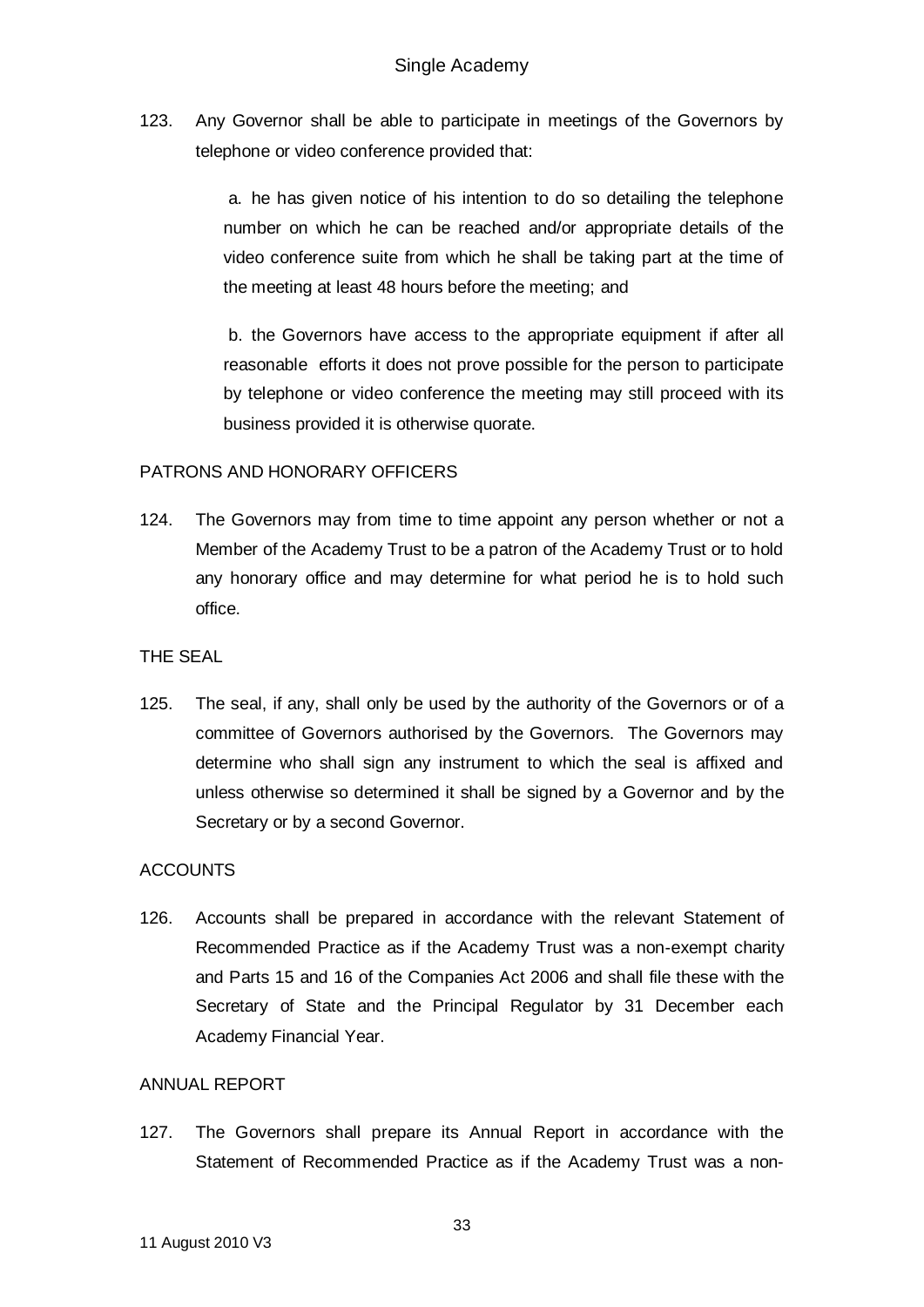exempt charity and shall file these with the Secretary of State and the Principal Regulator by 31 December each Academy Financial Year.

### ANNUAL RETURN

128. The Governors shall comply with their obligations under Part 24 of the Companies Act 2006 (or any statutory re-enactment or modification of that Act) with regard to the preparation of an annual return to the Registrar of Companies and in accordance with the Statement of Recommended Practice as if the Academy Trust was a non-exempt charity and to the Secretary of State and the Principal Regulator by 31 December each Academy Financial Year.

# NOTICES

- 129. Any notice to be given to or by any person pursuant to the Articles (other than a notice calling a meeting of the Governors) shall be in writing or shall be given using electronic communications to an address for the time being notified for that purpose to the person giving the notice. In these Articles, "Address" in relation to electronic communications, includes a number or address used for the purposes of such communications.
- 130. A notice may be given by the Academy Trust to a Member either personally or by sending it by post in a prepaid envelope addressed to the Member at his registered address or by leaving it at that address or by giving it using electronic communications to an address for the time being notified to the Academy Trust by the Member. A Member whose registered address is not within the United Kingdom and who gives to the Academy Trust an address within the United Kingdom at which notices may be given to him, or an address to which notices may be sent using electronic communications, shall be entitled to have notices given to him at that address, but otherwise no such Member shall be entitled to receive any notice from the Academy Trust.
- 131. A Member present, either in person or by proxy, at any meeting of the Academy Trust shall be deemed to have received notice of the meeting and, where necessary, of the purposes for which it was called.
- 132. Proof that an envelope containing a notice was properly addressed, prepaid and posted shall be conclusive evidence that the notice was given. Proof that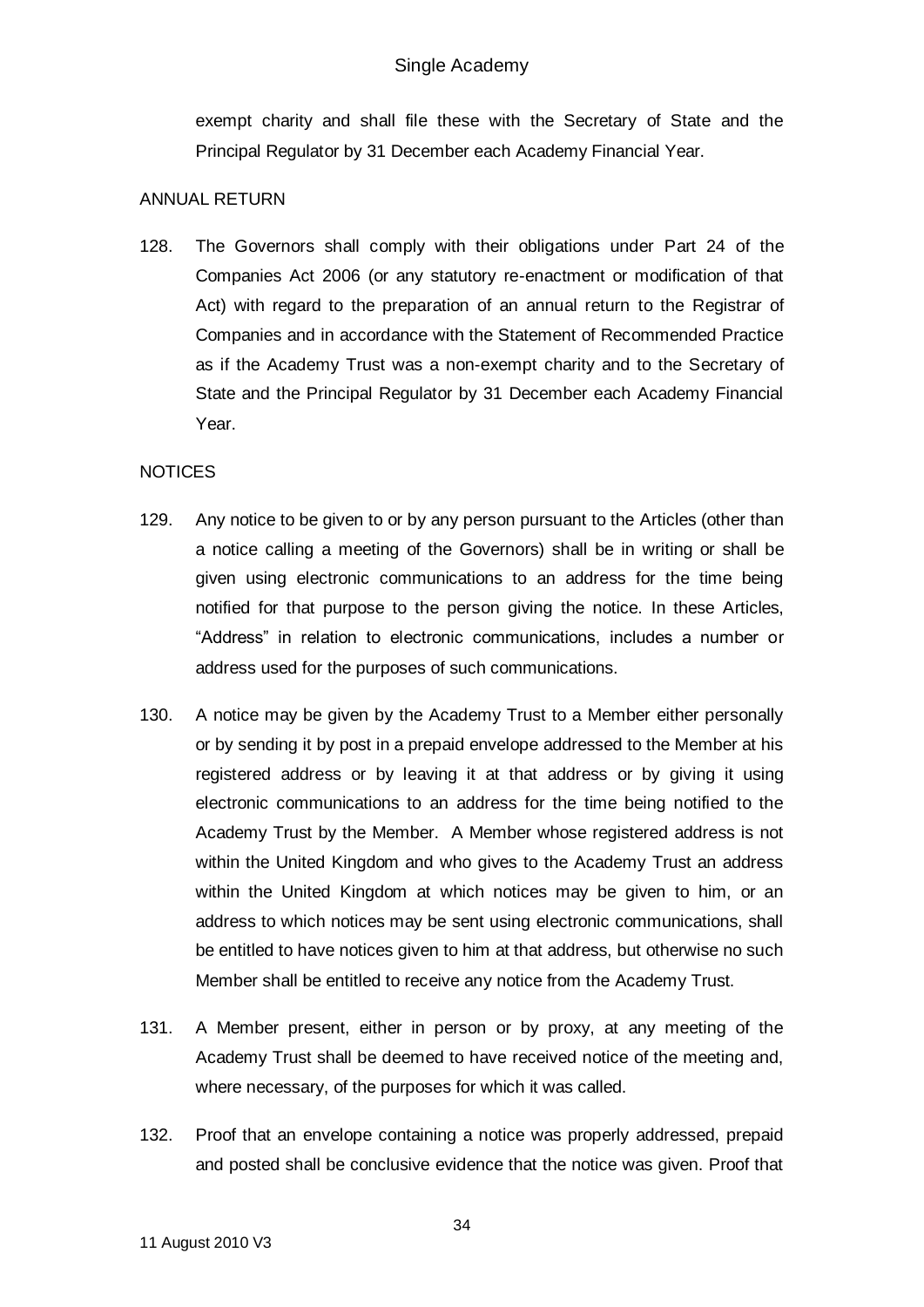a notice contained in an electronic communication was sent in accordance with guidance issued by the Institute of Chartered Secretaries and Administrators shall be conclusive evidence that the notice was given. A notice shall be deemed to be given at the expiration of 48 hours after the envelope containing it was posted or, in the case of a notice contained in an electronic communication, at the expiration of 48 hours after the time it was sent.

## **INDEMNITY**

133. Subject to the provisions of the Companies Act 2006 every Governor or other officer or auditor of the Academy Trust shall be indemnified out of the assets of the Academy Trust against any liability incurred by him in that capacity in defending any proceedings, whether civil or criminal, in which judgment is given in favour or in which he is acquitted or in connection with any application in which relief is granted to him by the court from liability for negligence, default, breach of duty or breach of trust in relation to the affairs of the Academy Trust.

### RULES

134. The Governors may from time to time make such rules or bye laws as they may deem necessary or expedient or convenient for the proper conduct and management of the Academy Trust and for purposes of prescribing classes of and conditions of membership, and in particular but without prejudice to the generality of the foregoing, they may by such rules or bye laws regulate:

> a. the admission and classification of Members of the Academy Trust (including the admission of organisations to membership) and the rights and privileges of such Members, and the conditions of membership and the terms on which Members may resign or have their membership terminated and the entrance fees, subscriptions and other fees or payments to be made by Members;

> b. the conduct of Members of the Academy Trust in relation to one another, and to the Academy Trust's servants;

> c. the setting aside of the whole or any part or parts of the Academy Trust's premises at any particular time or times or for any particular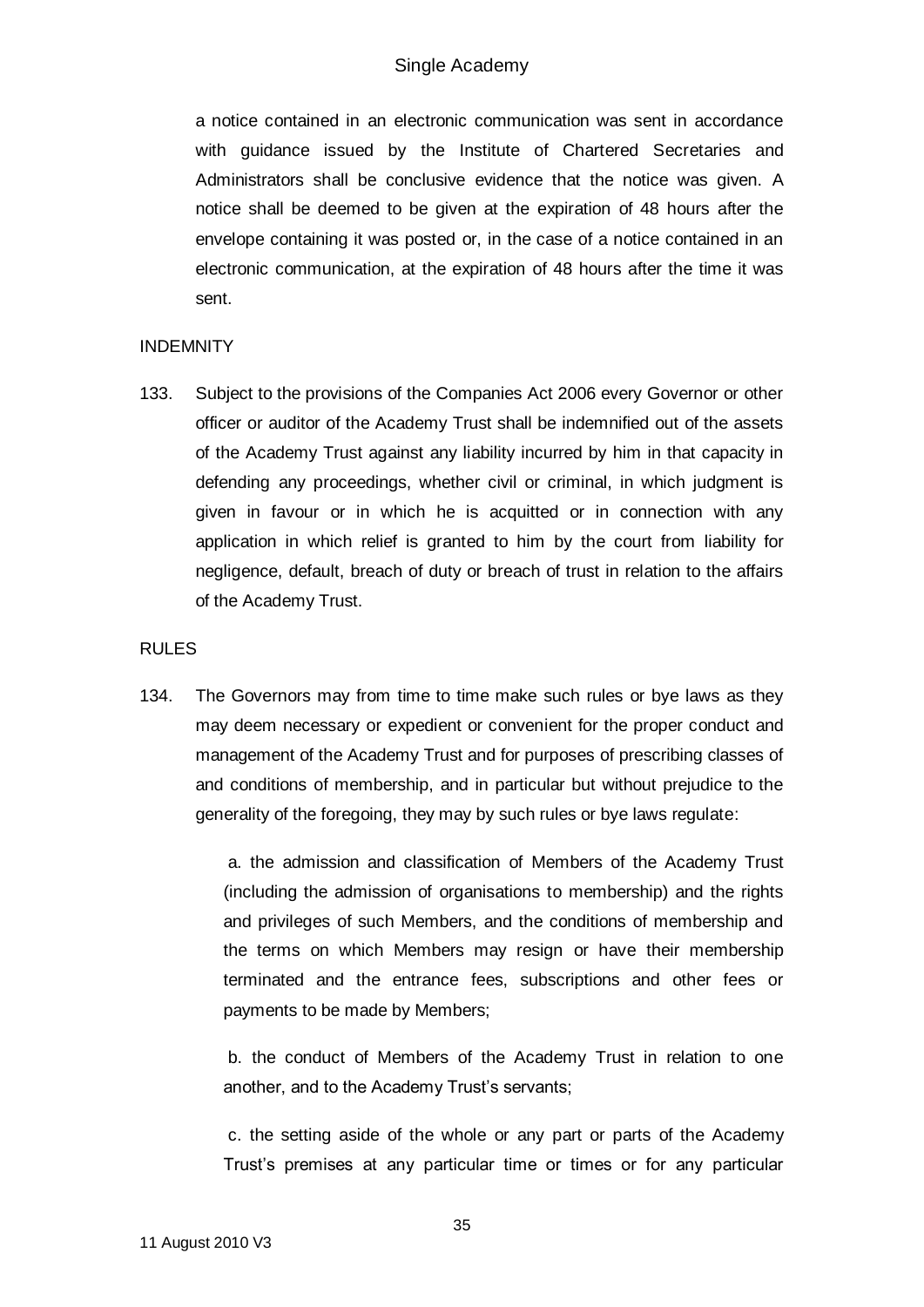purpose or purposes;

d. the procedure at general meetings and meetings of the Governors and committees of the Governors in so far as such procedure is not regulated by the Articles; and

- e. generally, all such matters as are commonly the subject matter of company rules.
- 135. The Academy Trust in general meeting shall have power to alter, add or to repeal the rules or bye laws and the Governors shall adopt such means as they think sufficient to bring to the notice of Members of the Academy Trust all such rules or bye laws, which shall be binding on all Members of the Academy Trust. Provided that no rule or bye law shall be inconsistent with, or shall affect or repeal anything contained in the Articles.

## AVOIDING INFLUENCED COMPANY STATUS

- 136. Notwithstanding the number of Members from time to time, the maximum aggregate number of votes exercisable by Local Authority Associated Persons shall never exceed 19.9% of the total number of votes exercisable by Members in general meeting and the votes of the other Members having a right to vote at the meeting will be increased on a pro-rata basis.
- 137. No person who is a Local Authority Associated Person may be appointed as a Governor if, once the appointment had taken effect, the number of Governors who are Local Authority Associated Persons would represent 20% or more of the total number of Governors. Upon any resolution put to the Governors, the maximum aggregate number of votes exercisable by any Governors who are Local Authority Associated Persons shall represent a maximum of 19.9% of the total number of votes cast by the Governors on such a resolution and the votes of the other Governors having a right to vote at the meeting will be increased on a pro-rata basis.
- 138. No person who is a Local Authority Associated Person is eligible to be appointed to the office of Governor unless his appointment to such office is authorised by the local authority to which he is associated.
- 139. If at the time of either his becoming a Member of the Academy Trust or his first appointment to office as a Governor any Member or Governor was not a